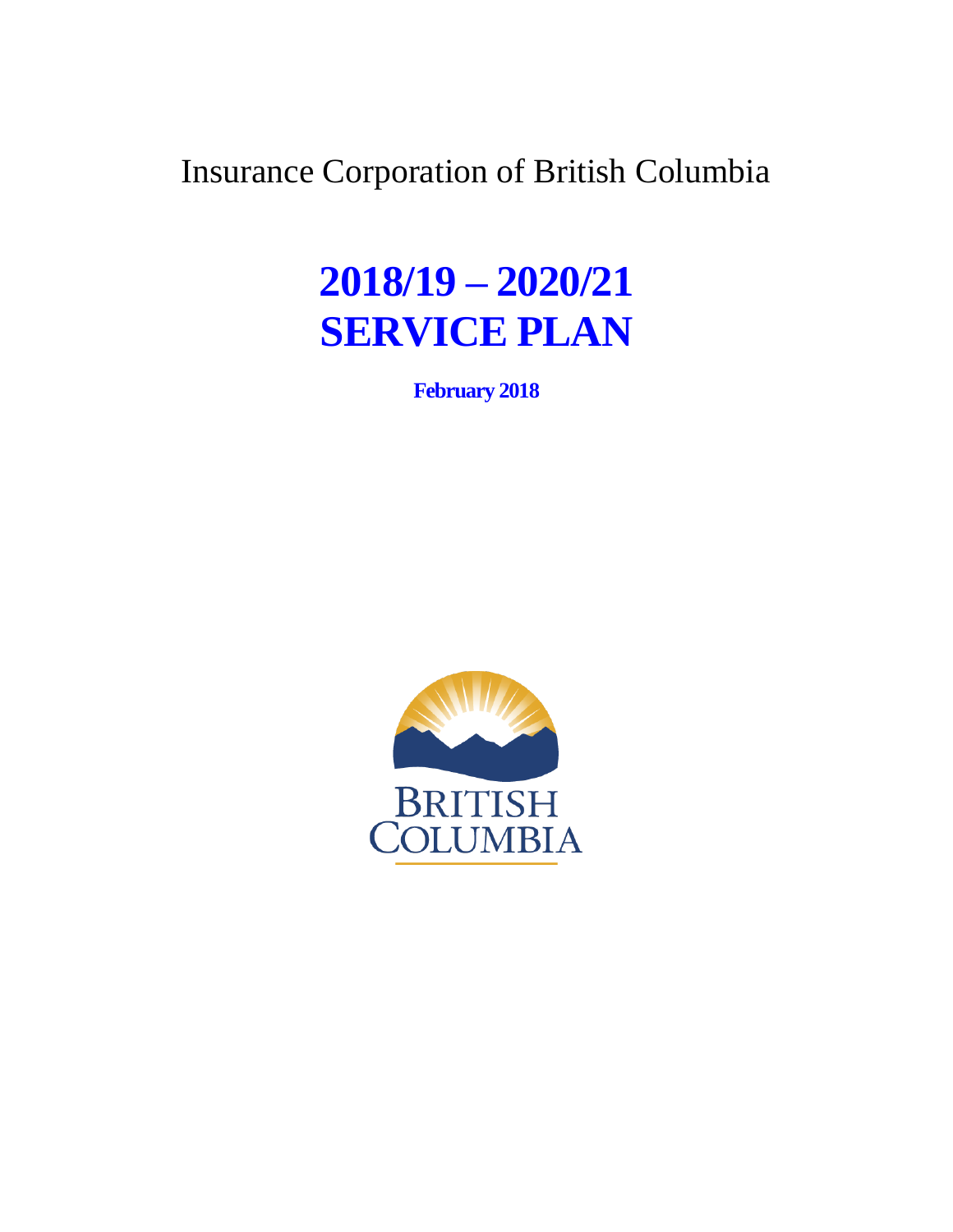#### For more information on the **Insurance Corporation of British Columbia**, contact:

In the Lower Mainland 604-661-2800

Elsewhere in B.C., Canada, or the U.S. 1-800-663-3051

Head Office

151 West Esplanade North Vancouver, British Columbia, V7M 3H9 [www.icbc.com](http://www.icbc.com)

Email address: [www.icbc.com/contact-us](http://www.icbc.com/contact-us)

ICBC's Corporate Service Plans, Annual Reports and Financial reports are available on the ICBC website.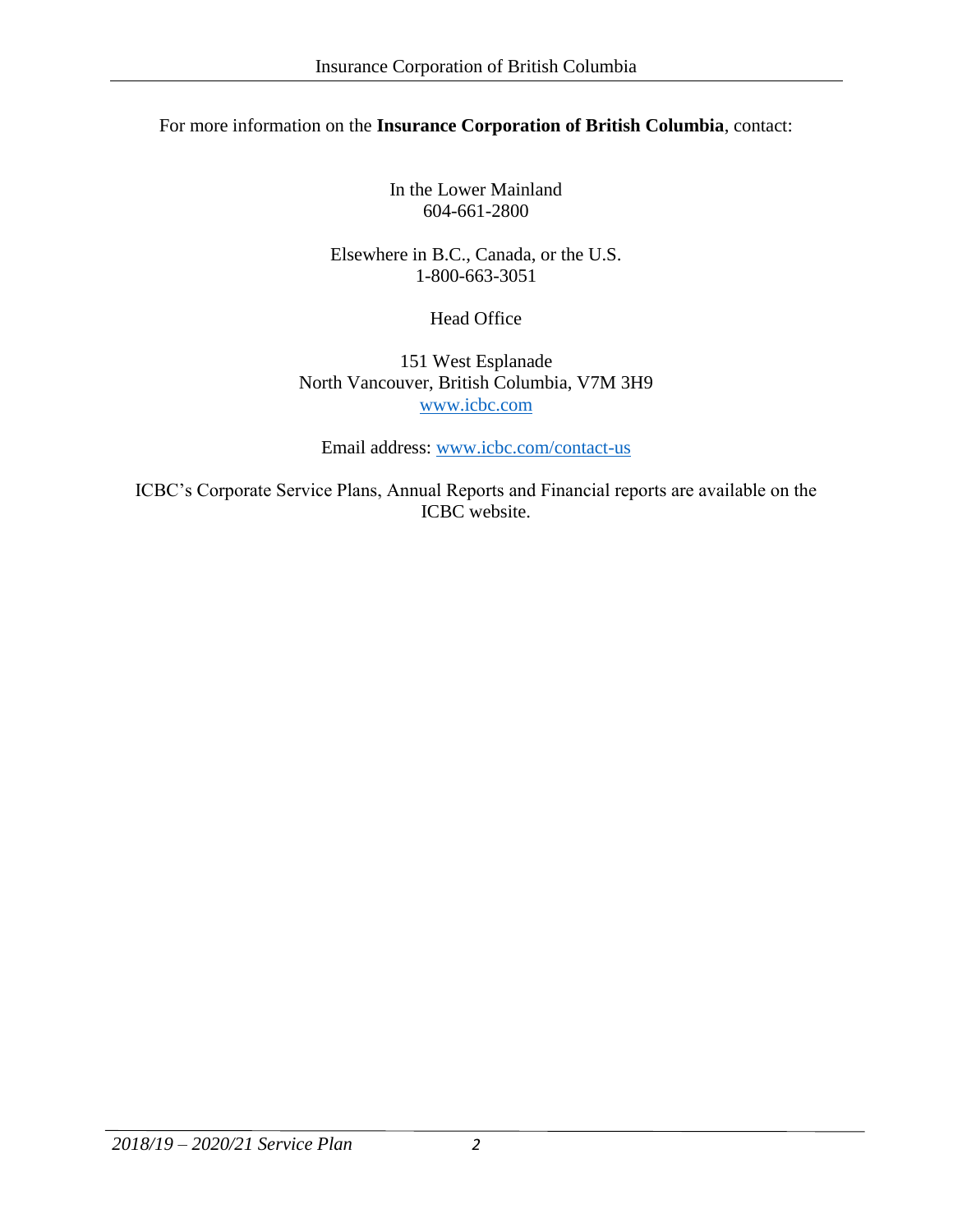# Board Chair Accountability Statement



The 2018/19 - 2020/21 Insurance Corporation of British Columbia (ICBC) Service Plan was prepared under the Board's direction in accordance with the *Budget Transparency and Accountability Act*. The plan is consistent with government's strategic priorities and fiscal plan. The Board is accountable for the contents of the plan, including what has been included in the plan and how it has been reported. The Board is responsible for the validity and reliability of the information included in the plan.

All significant assumptions, policy decisions, events and identified risks, as of January 31, 2018 have been considered in preparing the

plan. The performance measures presented are consistent with the *Budget Transparency and Accountability Act*, ICBC's mandate and goals, and focus on aspects critical to the organization's performance. The targets in this plan have been determined based on an assessment of ICBC's operating environment, forecast conditions, risk assessment and past performance.

Ay Machine

Joy MacPhail Chair, ICBC Board of Directors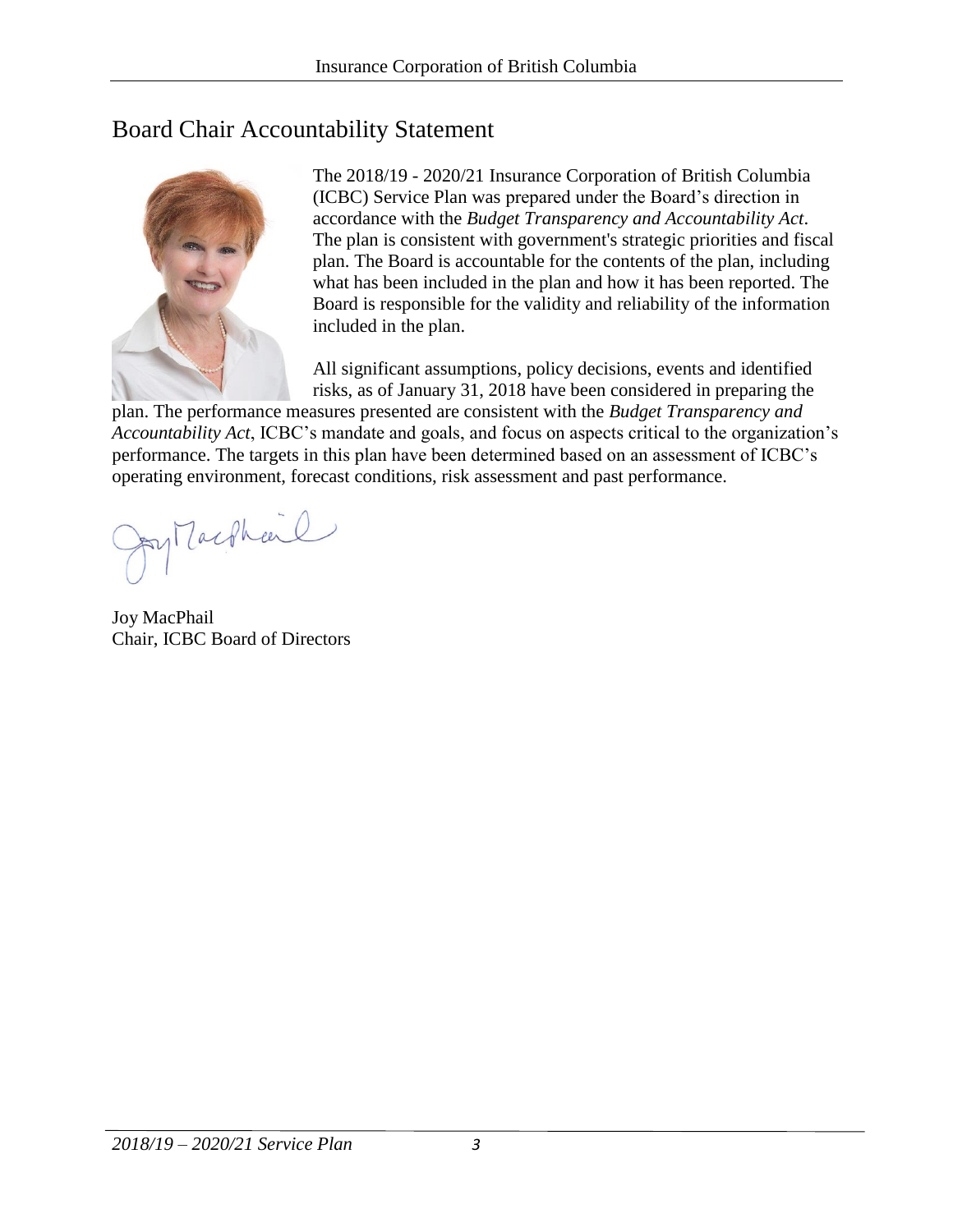# **Table of Contents**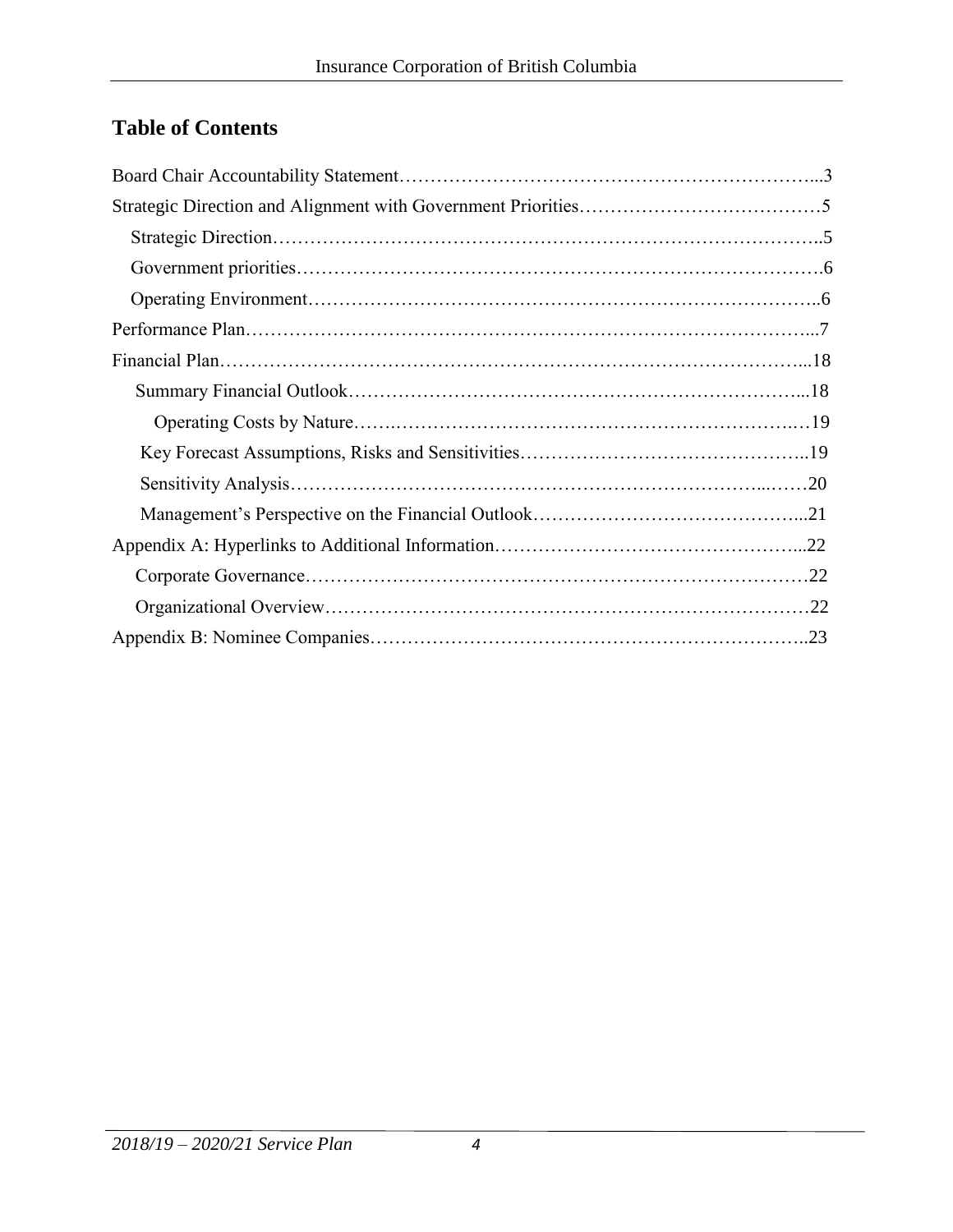# **Strategic Direction and Operating Environment**

# **Strategic Direction**

ICBC's mandate, as provided through *the Insurance Corporation Act, Insurance (Vehicle) Act and the Motor Vehicle Act*, is to provide Basic and Optional vehicle insurance for B.C. motorists. The Basic rates are regulated by the British Columbia Utilities Commission [\(BCUC\)](http://www.bcuc.com/), an independent regulator. The BCUC approves the Basic insurance rates and ensures the Basic insurance product is adequate, efficient and reasonable. ICBC also sells Optional auto insurance in a competitive marketplace. In addition, ICBC provides driver licensing, vehicle registration and licensing, and violation ticket and government fine collections services on behalf of the Province under a Service Agreement between government and ICBC. ICBC also implements road safety initiatives to reduce crashes and losses on B.C. roads and to assist in managing claims costs. The organization works closely with the Ministry of Attorney General, the Ministry Responsible (the Ministry), to ensure financial targets and reporting requirements are met.

In line with Government's commitment to make life more affordable for British Columbians, while delivering services that people can count on, ICBC is dedicated to providing customers with the best insurance coverage and service, at the lowest possible cost. To support this, the corporate strategy focuses on four key goals: Deliver Value and Service for Customers, Enable Financial Stability, Deliver Operational Excellence and Align People and Business Capabilities. The items included in the 2018/19 Mandate Letter will help shape ICBC's longer-term strategic plan, developed in collaboration with Government.

On November 1, 2017, ICBC's Minister announced that PwC Canada had been selected to lead an operational review of ICBC. The review was intended to identify cost savings by improving business processes; specifically looking at fraud prevention, supplier billing and other opportunities for business reform. The review was completed on January 12, 2018. A final report is expected in early 2018 and will be made public. In alignment with the 2018/19 mandate letter, and in cooperation with the Ministry, ICBC will review and implement, as appropriate, recommendations from the operational review conducted by PwC Canada.

It is worth noting that ICBC is heading into a period of significant change. This is a transitional year for ICBC's Service Plan, as the corporation reviews its corporate strategy through the lens of the recently completed operational review and works with government on initiatives focused on the long term sustainability of ICBC, including changes to its Basic insurance product. It is expected that the overall strategic direction of ICBC will become clearer in the coming months and the 2019/20-2021/22 Service Plan will reflect those significant changes.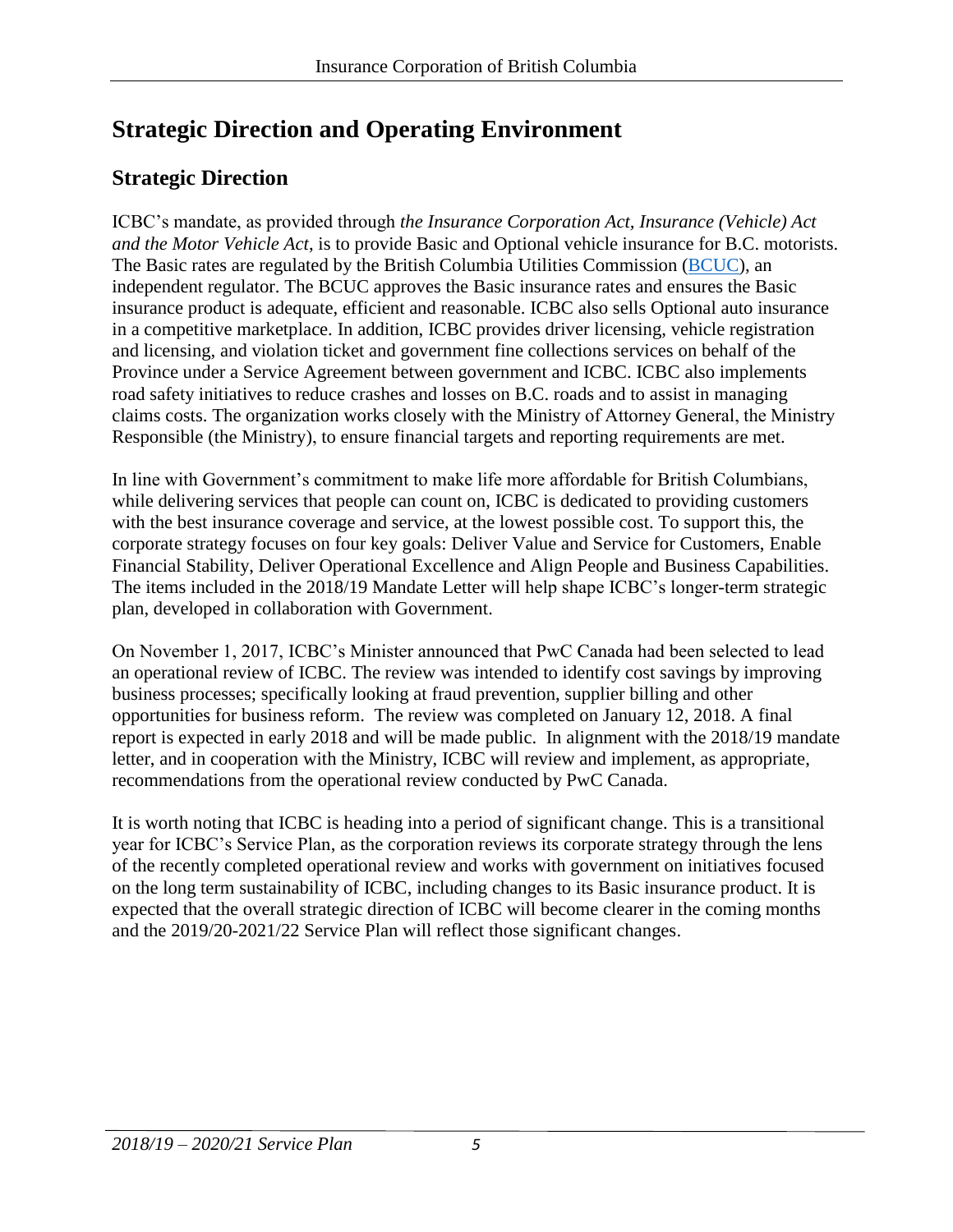| <b>Government Priorities</b>               | ICBC aligns with this priority by:                                                                                                 |
|--------------------------------------------|------------------------------------------------------------------------------------------------------------------------------------|
| Making life more affordable                | Keeping rates as low as possible while enhancing<br>fairness in pricing (Strategy under Goal 1)                                    |
| Delivering the services people<br>count on | Designing and delivering quality products and services<br>in ways that meet customer and business needs (Strategy<br>under Goal 1) |

# **Alignment with Government Priorities**

# **Operating Environment**

In B.C., auto insurance is based on a full tort system, which means that an at-fault driver may be taken to court for the full range of damages they caused, such as injuries to others or damage to vehicles. An injured party also has access to accident benefits coverage, regardless of fault, including medical and rehabilitation expenses and wage loss. This environment drives higher claims costs when compared to jurisdictions that operate under different auto insurance systems.

Risks in the operating environment could impact future performance and the ability to execute the corporate strategy. Like other jurisdictions, B.C. is experiencing a rapid increase in the number of motor vehicle crashes. From these crashes, more people are claiming bodily injury with a shift toward more complex claims that cost more to settle. Minor or soft tissue injuries and associated claims costs now account for the majority of injury claim costs. The growing sophistication of cars is also driving up vehicle repair costs.

These cost pressures show no signs of easing and, combined, are putting upward pressure on rates. Managing these costs, along with exaggerated and fraudulent claims and increasing legal representation rates, are critical to offering customers the best insurance coverage for the lowest possible cost. See Goal 2 (Enable Financial Stability) for more discussion on this topic.

All of the measures ICBC and Government have implemented are not enough to close the everincreasing gap between the premiums being collected and the cost of the claims being paid out. Additional changes are needed to help create a sustainable auto insurance system, which strikes the balance among increased care for the injured, less spent on legal costs and more affordable and fair rates for British Columbians. Working with Government, ICBC will carry out changes to its Basic insurance product to support the long-term sustainability of the corporation and make changes to improve affordability and rate fairness for British Columbians.

Natural catastrophes, volatility in investment markets and global economic uncertainty continue to be risks to the Property and Casualty industry. Investment income has historically been a strong and consistent contributor to ICBC's financial health, helping to partially offset the pressure of rising claims costs. In the current low-interest rate investment climate, ICBC cannot rely upon investment return to help offset claims costs and benefit insurance rates to the same extent it did in the past.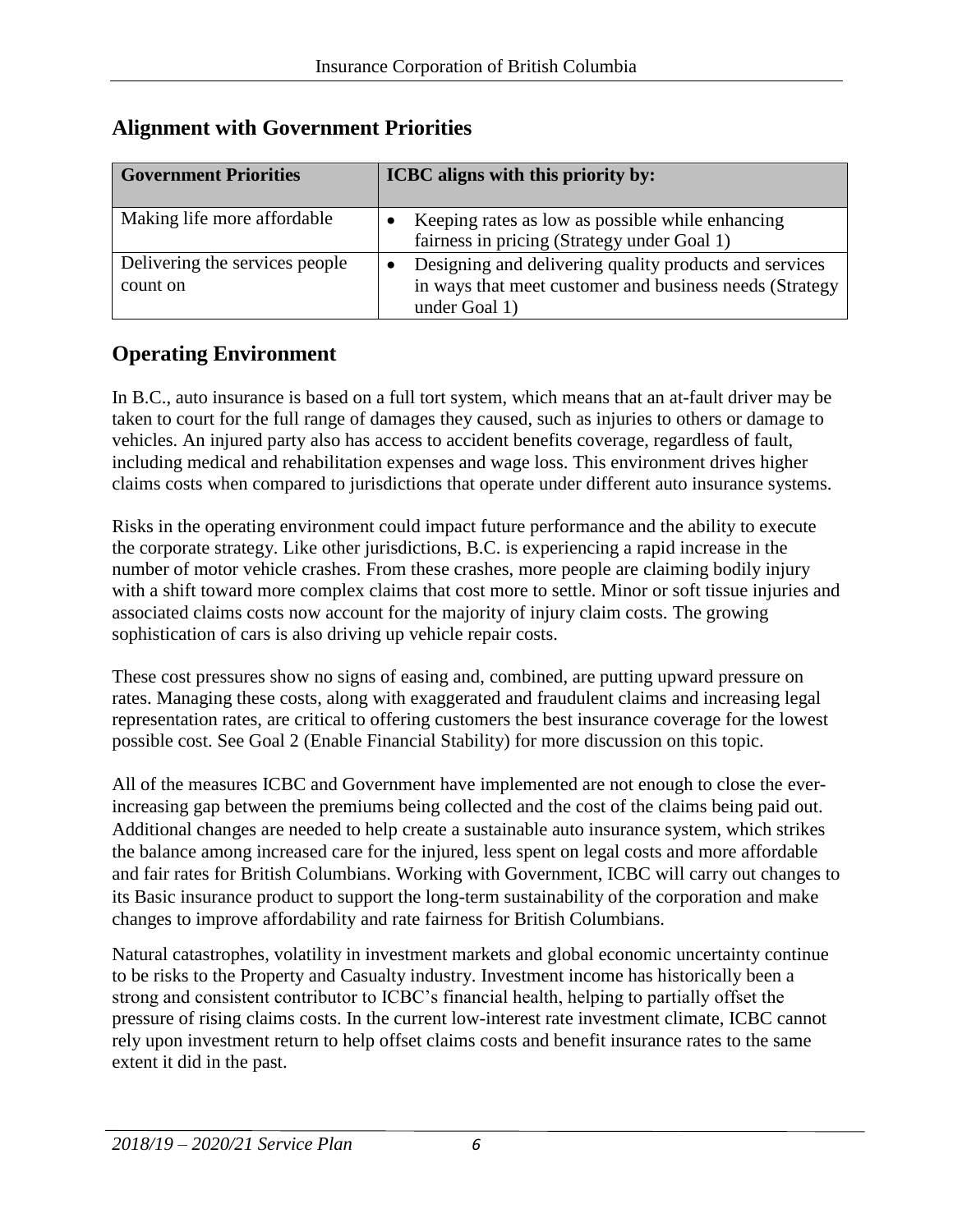# **Performance Plan**

# **Goals, Objectives, Strategies and Performance Measures**

This section sets out ICBC's goals, strategies, performance measures and targets for 2018/19- 2020/21.

In 2016, ICBC adjusted its fiscal year end date from December 31 to March 31 to align with the B.C. Government's fiscal year end. As a result of this change, the 2016/17 actuals included in this plan reflect a 15-month transitional fiscal period from January 1, 2016 to March 31, 2017. For 2017/18 and thereafter, ICBC's fiscal year will be the 12-month period from April 1 to March 31.

Based on the direction in the mandate letter, we are working closely with government to update our longer term corporate strategy to better reflect government priorities and put ICBC back on a stable financial path. Any updates to the corporate strategy will be reflected in service plans moving forward.

# **Goal 1: Deliver Value and Service for Customers**

ICBC remains committed to delivering value and service for customers by focusing on its customers' needs and what matters most to them.

#### **Objectives**

- 1.1a Maintain or improve current Insurance Services satisfaction score
- 1.1b Maintain or improve current Driver Licensing satisfaction score
- 1.1c Maintain or improve current Claims Services satisfaction score

#### **Strategies**

The following strategies will help ICBC deliver value and service for customers, as they focus on maintaining current customer satisfaction scores for the key services ICBC provides. These strategies are further expanded in the discussion section below.

- Work with Government and partners to support Government priorities and initiatives;
- Keep rates as low as possible while enhancing fairness in pricing;
- Design and deliver quality products and services in ways that meet customer and business needs; and
- Reduce injury and death on B.C. roads

# **Performance Measure 1: Deliver Value and Service for Customers**

Measuring feedback is how ICBC knows if it is delivering value and service for customers. ICBC measures customer service performance based on the percentage of satisfied customers for each major transaction type or service it provides: insurance product purchase, driver licensing and claims service.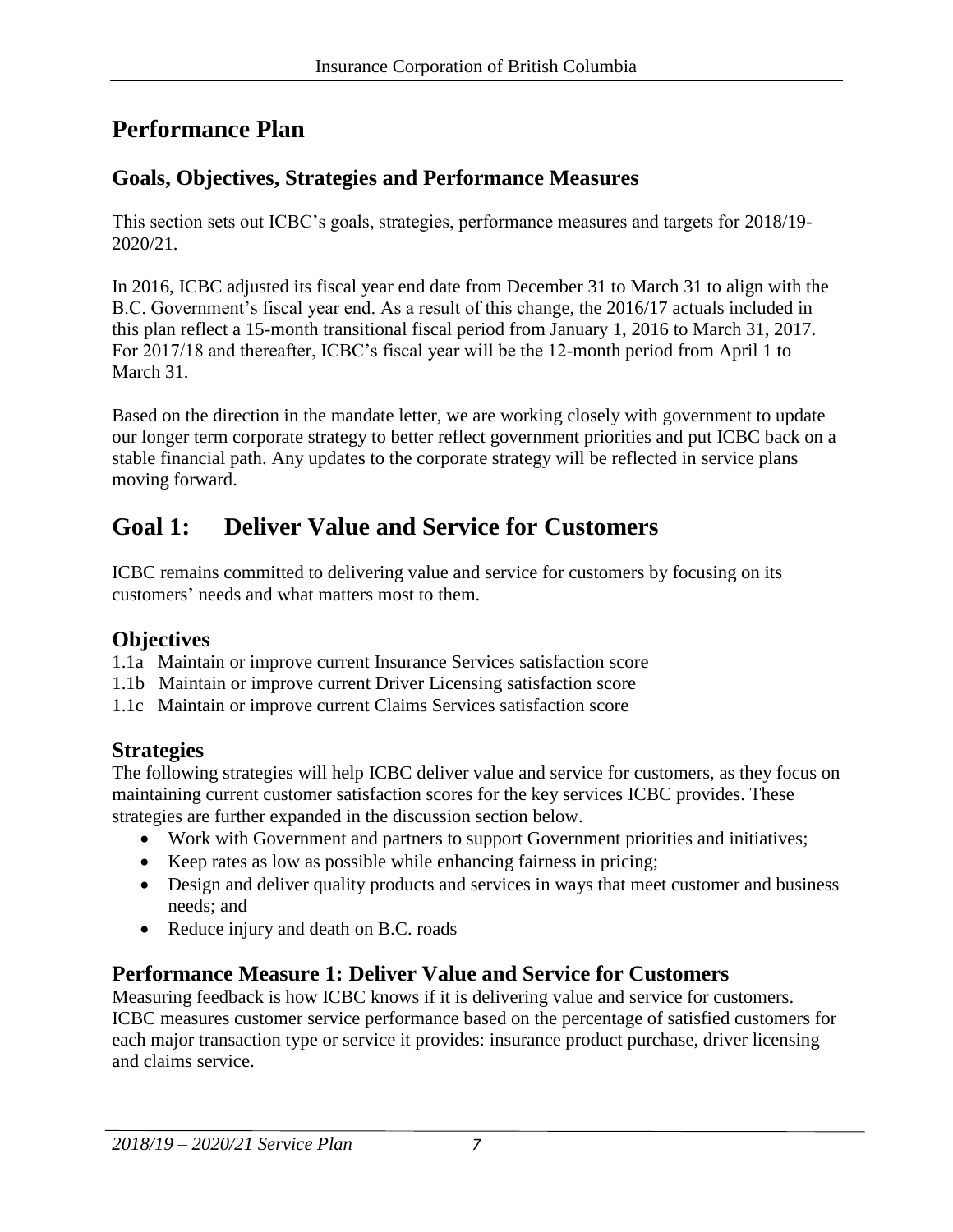| <b>Performance Measure</b> | 2016/17       | 2017/18         | 2018/19       | 2019/20       | 2020/21       |
|----------------------------|---------------|-----------------|---------------|---------------|---------------|
|                            | <b>Actual</b> | <b>Forecast</b> | <b>Target</b> | <b>Target</b> | <b>Target</b> |
| 1.1a Insurance Services    | 95%           | $90\% *$        | 94%           | 95%           | 95%           |
| Satisfaction               |               |                 |               |               |               |
| 1.1b Driver Licensing      | 93%           | 92%             | 93%           | 93%           | 93%           |
| Satisfaction               |               |                 |               |               |               |
| 1.1c Claims Services       | 92%           | 92%             | 93%           | 93%           | 93%           |
| Satisfaction               |               |                 |               |               |               |

**Data Source:** An independent firm is retained to conduct ongoing surveys of customers for the purposes of monitoring transactional satisfaction. \* The Insurance Customer Satisfaction survey was temporarily suspended in 2016 due to constraints to data access following the implementation of the new insurance system. The survey resumed starting with October 2017 transactions. The preliminary forecast was set at 90% but may be adjusted as more data is collected throughout the second half of fiscal 2017/18.

#### **Linking Performance Measures to Objectives**

ICBC continues to meet service measures for its Insurance Services, Driver Licensing and Claims Service to ensure customers are receiving consistent, quality service while interacting with ICBC. ICBC will continue to strive toward maintaining and improving upon the current strong customer satisfaction results in 2018/19.

#### *Insurance Services Satisfaction*

Independent insurance brokers process over three million Autoplan policies each year. The insurance services satisfaction measure is typically based on surveys of approximately 5,000 customers over the course of a year. The survey was reinstated in October 2017 after being suspended for 13 months during the stabilization of ICBC's new insurance system.

#### *Driver Licensing Satisfaction*

Each year, ICBC conducts approximately 1.6 million transactions relating to the issuance of driver licences and driver exams, including renewing a licence, taking a knowledge test or undergoing a road test. This measure is weighted by the number of transactions for each type of service and is drawn from a sample of over 3,000 customers surveyed throughout the year.

#### *Claims Service Satisfaction*

Claims are processed through ICBC's Claims call centre, claims centres and specialty departments such as commercial claims and rehabilitation services. Claims surveying draws upon personal claims only and is based on the average of First Notice of Loss and closed claims. In a typical year, there are over 15,000 completed surveys.

#### **Discussion**

*Strategy 1: Work with Government and partners to support Government priorities and initiatives* ICBC will continue to partner with government on priorities such as Enhanced Road Assessment and law enforcement initiatives that combat distracted driving and improve intersection safety. (See more details below in Strategy 4: Reducing injury and death on BC roads).

*Strategy 2: Keep rates as low as possible while enhancing fairness in pricing* A key part of delivering value to customers is to keep insurance rates as low as possible while enhancing fairness in pricing. Insurance rates in B.C. have experienced ongoing pressure from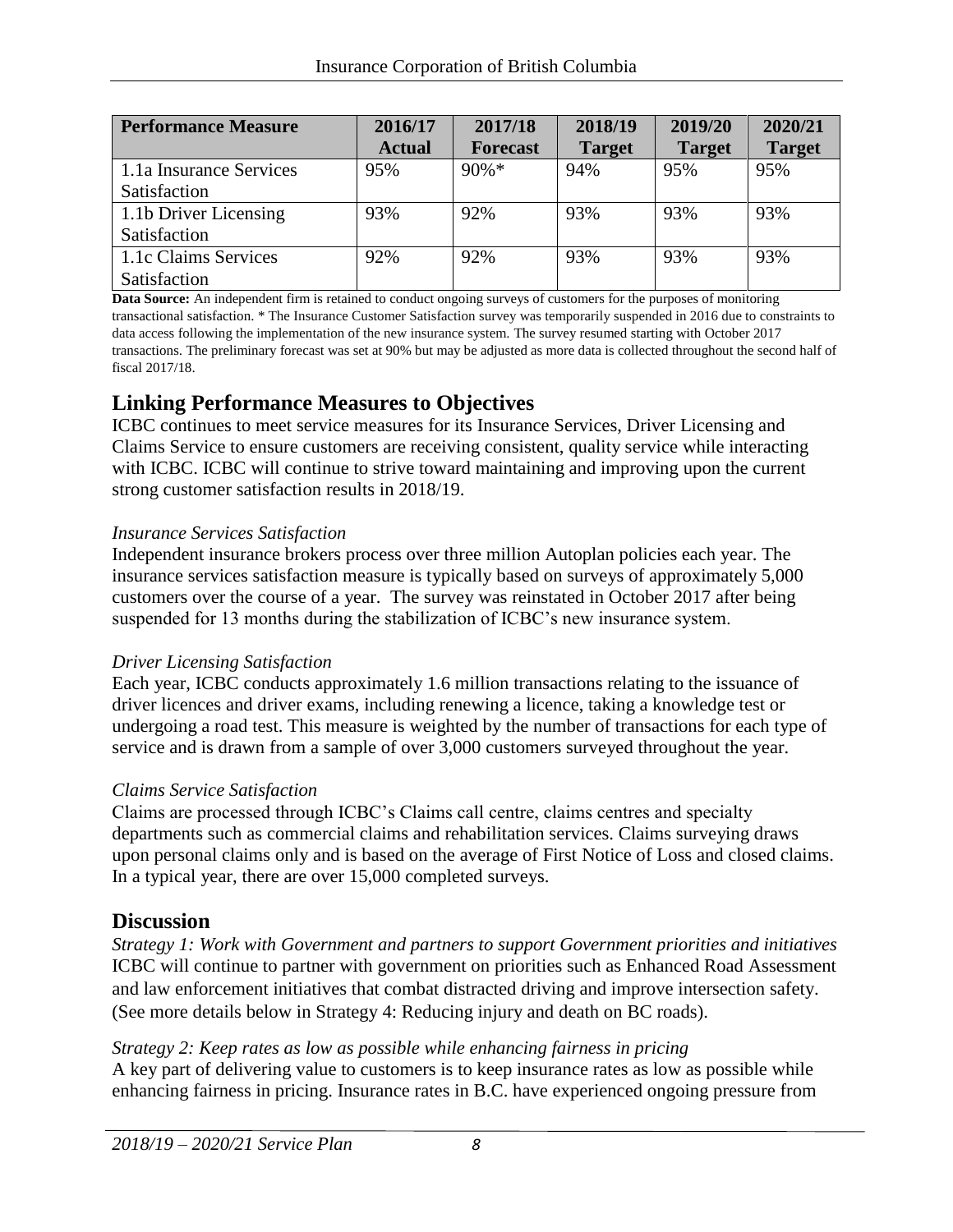the number and cost of claims in recent years – with the pressure continuing in 2018/19 and the foreseeable future. In addition to existing efforts, ICBC continues to look for ways to mitigate increasing claims costs so that it can continue to provide insurance coverage at the lowest possible cost. Working with Government, ICBC will carry out changes to its Basic insurance product to support the long-term sustainability of the corporation and make changes to improve affordability and rate fairness for British Columbians.

#### *Strategy 3: Design and deliver quality products and services in ways that meet customer and business needs*

Government has committed to delivering services that British Columbians can count on. Similarly, ICBC is focused on consistently providing products and services to our customers in ways that they value and in a cost-effective manner. Over the coming years, ICBC will continue to leverage online services for customers to help reduce costs, increase customer convenience and enable the organization to operate more efficiently.

In addition, ICBC will continue to provide services across the province through its business partners, including Express Repair facilities, Autoplan brokers, and government agents that offer driver licensing services.

#### *Strategy 4: Reduce injury and death on B.C. roads*

Distracted driving is the second leading contributing factor in traffic fatalities in B.C., behind speed and ahead of impaired driving. Smartphone usage and distracted driving-related crashes also continue to add pressure on claims costs. In B.C., more than 90 per cent of drivers have mobile phones, and 88 per cent of those are smartphones. A study by the Insurance Institute of Highway Safety in 2015 determined that hand-held phone use makes drivers roughly five times more likely to be involved in a crash. Distracted driving is now responsible for approximately one quarter of all fatal crashes in B.C. On average, 78 people in our province die every year in crashes where distracted driving is a contributing factor.

ICBC is committed to reducing injury and death on B.C. roads and will continue to partner with law enforcement and government to raise awareness about the risks, consequences and penalties associated with distracted driving. ICBC will continue its efforts to put a high priority on addressing distracted driving, which currently includes public awareness campaigns, community outreach activities and other initiatives to help reduce crashes. In 2018, ICBC will pilot technology to disrupt distracted driving, helping drivers to avoid hand-held phone use behind the wheel. As well, beginning in March 2018, drivers who receive two or more tickets for using their hand-held electronic devices while driving will be required to pay the greater of the Driver Risk Premium and Driver Penalty Points Premium. This may result in as much as \$740 in additional costs to a driver who, for example, receives two tickets in one year.

ICBC is also placing a high priority on intersection safety, given the increase in crashes in 2016 and the fact that the majority of crashes occur at intersections. Increased efforts will be addressed through intersection safety cameras, road improvements and other initiatives. ICBC and the provincial government are currently working towards increasing activation levels of the intersection safety cameras. ICBC is also partnering with the Ministry of Transportation and Infrastructure on an intersection safety improvement initiative to reduce collisions at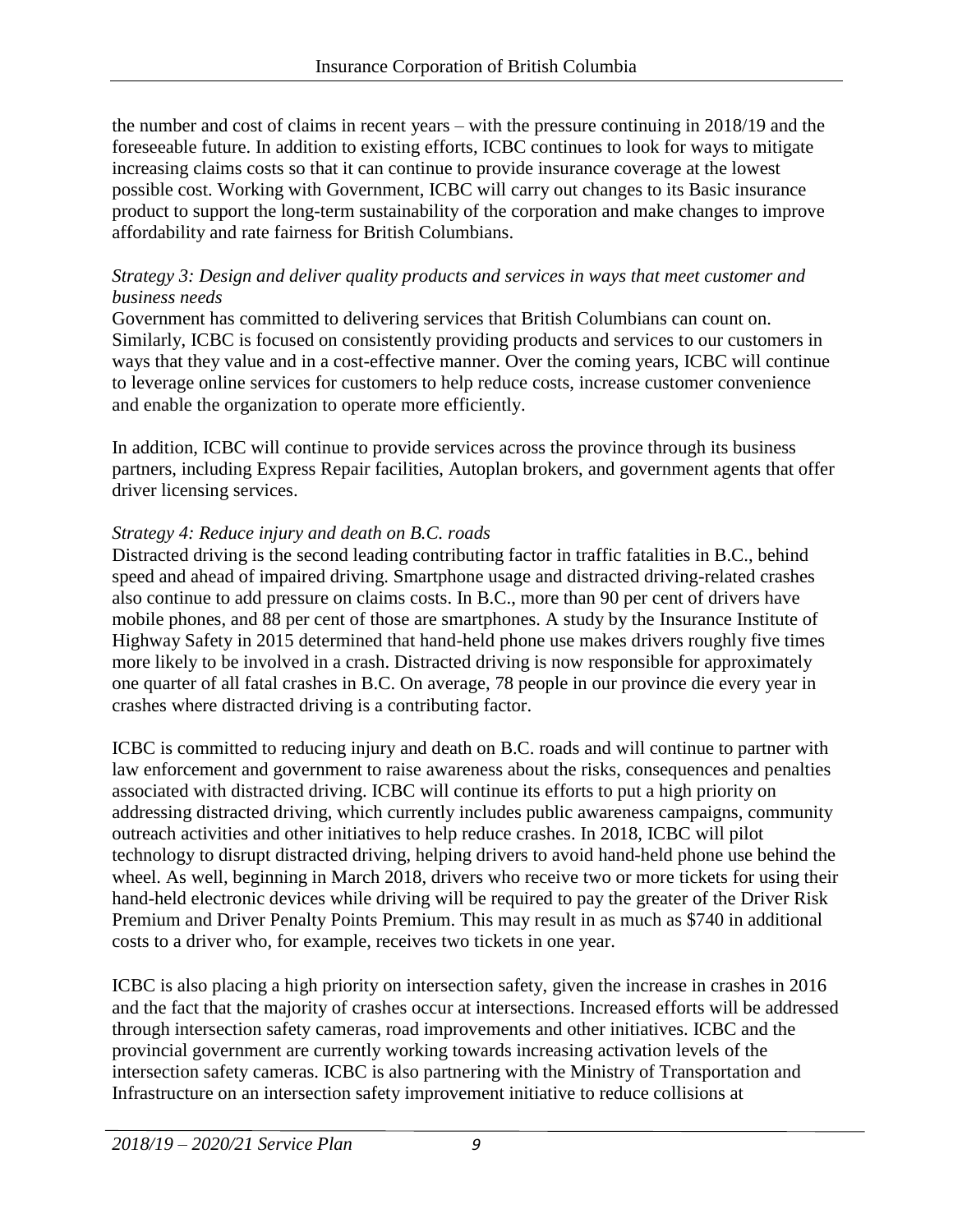intersections across the province. Investments in road safety will help to improve the safety of all communities across B.C. and will also help to manage claims costs.

Meanwhile, ICBC continues to partner with police and other stakeholders with education and awareness campaigns and other tactics related to the other top contributing factors in fatal collisions; speed and impaired driving.

# **Goal 2: Enable Financial Stability**

ICBC aims to create value for customers by operating in a disciplined and focused manner. At the same time, ICBC strives to manage operating expenses in a low-cost manner, in line with government's 2017/18 mandate to make life more affordable for British Columbians, while focusing on accountability, service and cost consciousness.

#### **Objectives**

- 1.1a Stable Minimum Capital Test (MCT) ratio
- 1.1b Stable or lower combined ratio
- 1.1c Investment return to match the policy benchmark return

# **Strategies**

- Manage increasing bodily injury and material damage claims costs;
- Manage operating expenses in a low-cost manner;
- Balance risk and return within the investment portfolio.

#### **Performance Measure 2: Enable Financial Stability**

The following measures will be used to evaluate the goal of Enable Financial Stability.

| <b>Performance</b>      | 2016/17       | 2017/18         | 2018/19       | 2019/20       | 2020/21       |
|-------------------------|---------------|-----------------|---------------|---------------|---------------|
| <b>Measure</b>          | <b>Actual</b> | <b>Forecast</b> | <b>Target</b> | <b>Target</b> | <b>Target</b> |
|                         |               |                 |               |               |               |
| $1.1a$ MCT <sup>1</sup> | 112%          | 34%             | <b>TBD</b>    | <b>TBD</b>    | <b>TBD</b>    |
| 1.1b Combined Ratio     | 128%          | 136%            | 124%          | 112%          | 111%          |
| 1.1c Investment         | Benchmark     | Policy          | Policy        | Policy        | Policy        |
| Return (Market          | $+0.31%$      | Market          | Market        | Market        | Market        |
| Return)                 |               | Benchmark       | Benchmark     | Benchmark     | Benchmark     |
|                         |               | Return          | Return        | Return        | Return        |
|                         |               |                 |               |               |               |

**Data Source:** Financial performance measures are derived from actual financial information, forecasted trends, management targets, and assumptions.  $\frac{1}{1}$  In light of the anticipated changes to the Basic insurance product, Corporate MCT targets for 2018/19 to 2020/21 are subject to review.

# **Linking performance measures to objectives**

ICBC will continue to manage the costs of bodily injury and material damage claims, and develop ways to better manage and reduce the risks and growth in costs associated with claims.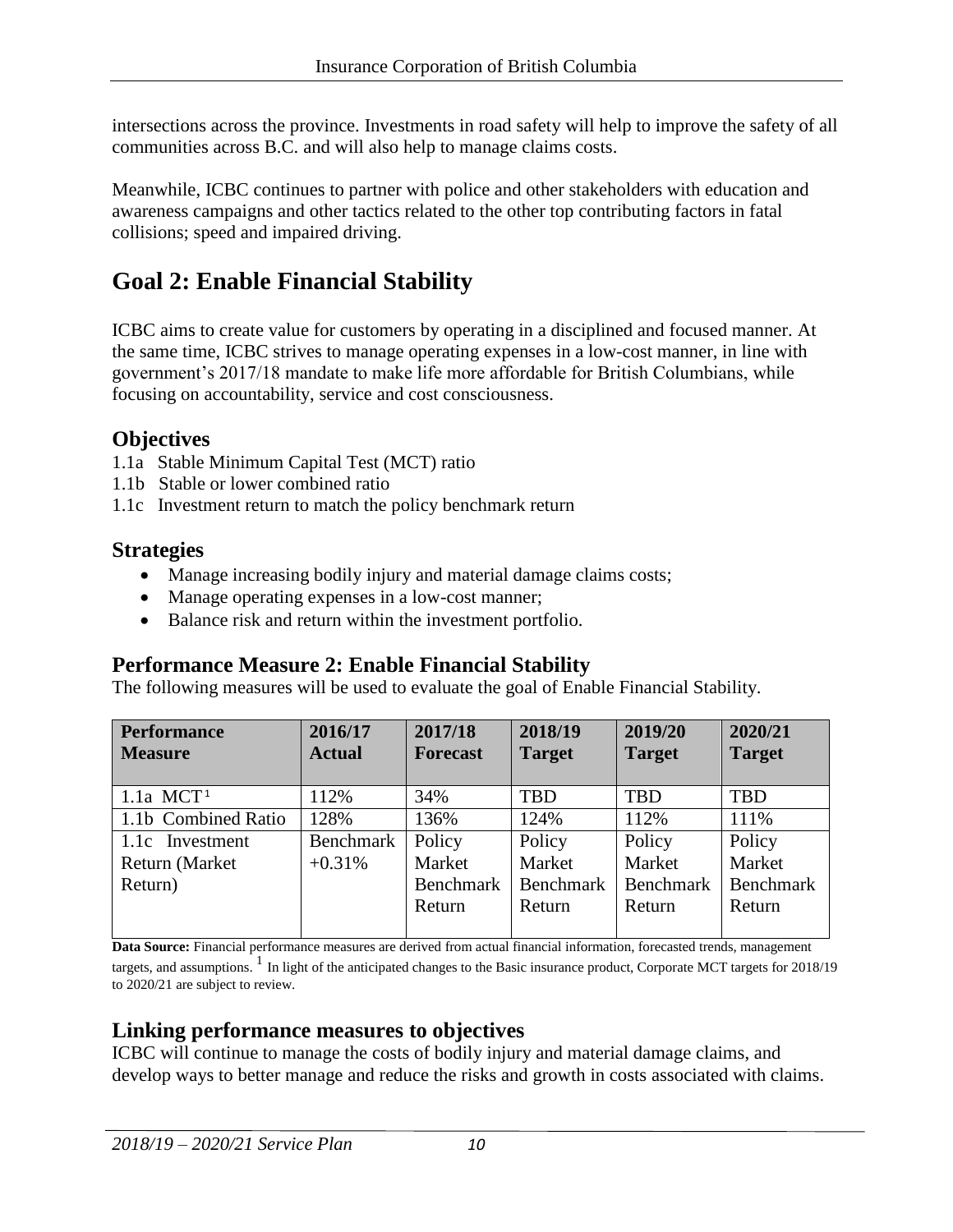These include focused claims analytics and hassle-free process initiatives, and an increased focus on investigating potentially fraudulent and exaggerated claims.

To date, the measures ICBC and government have implemented are not enough to close the gap between the premiums being collected and the cost of the claims being paid out. Working with Government, ICBC is making changes to its Basic insurance product to support the long-term sustainability of the corporation and make changes to improve affordability and rate fairness for British Columbians.

#### *Minimum Capital Test*

MCT is a best practice property and casualty industry measurement framework established by the Office of the Superintendent of Financial Institutions (OSFI). It provides a framework for measuring the capital adequacy of an insurer to protect policyholders from financial risk and to provide long-term financial stability. It is the ratio of ICBC's capital available to capital required as calculated for specific risks, and is expressed as a percentage.

#### *Combined Ratio*

The combined ratio is a key measure of overall profitability from operations within the insurance industry determined as a ratio of all costs and expenses over premiums (excluding investment income). A ratio below 100 per cent indicates an underwriting profit while a ratio above 100 per cent indicates an underwriting loss.

#### *Investment Return*

ICBC collects premiums, which are invested prior to being paid-out in claims. These funds are invested in accordance with ICBC's investment policy. Investment income is important and is used to reduce the cost of insurance to policyholders. Investment performance is evaluated against a benchmark return calculated using the strategic asset mix which is set in the investment policy.

#### **Discussion**

#### *Minimum Capital Test*

While ICBC is not federally regulated by OSFI, Special Direction IC2 requires ICBC to have a minimum of 100 per cent MCT ratio for Basic insurance. ICBC has established separate MCT targets for the Basic and Optional lines of business, based on the risk profile of the separate businesses. The MCT target shown represents a combination of the Basic and Optional MCT targets. In anticipation of changes to the Basic insurance product, MCT targets are subject to review.

#### *Combined Ratio*

ICBC's combined ratio is typically higher than the industry average. This is partially due to the unique nature of ICBC's business model where premiums are not set to generate large underwriting profits and, together with investment income, are set to recover costs and to achieve and maintain capital targets. ICBC also delivers non-insurance services on behalf of Government and these costs are reflected in the combined ratio.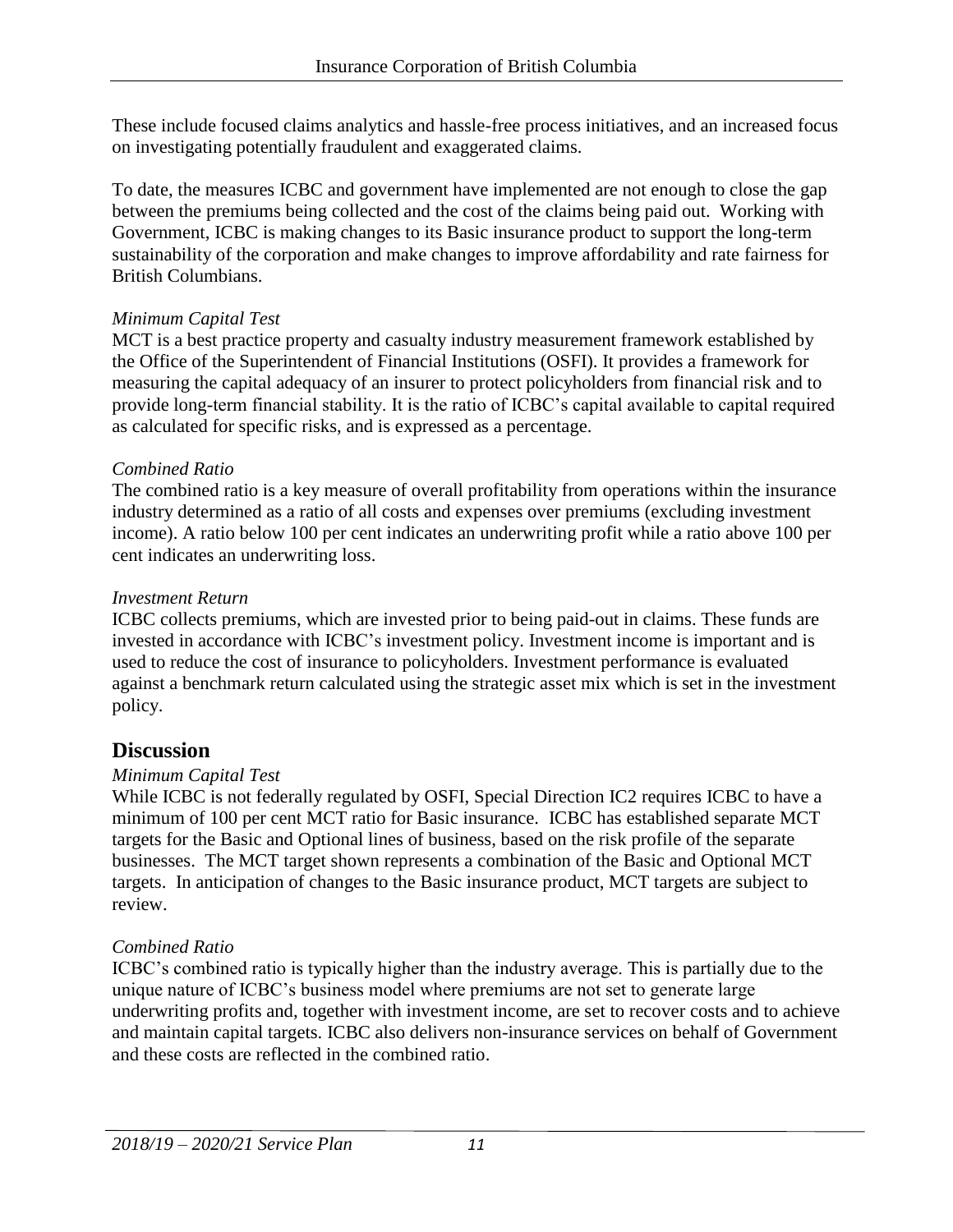#### *Investment Return*

ICBC collects premiums, which are invested prior to being paid-out in claims. These funds are invested in accordance with ICBC's investment policy. Investment income is important and is used to reduce the cost of insurance to policyholders. Investment performance is evaluated against a benchmark return. The benchmark return is calculated as the average of individual asset class benchmark returns, weighted according to the portfolio's strategic asset mix. Individual asset class benchmarks are market indexes designed to track the performance of a representative asset class. Consequently, the benchmark return provides an indication of the performance that can be expected from a diversified portfolio of assets. The benchmark contributes to ICBC's financial stability by measuring management's ability to achieve the returns that are available in the market.

*Strategy 1: Manage increasing bodily injury and material damage claims costs* Claims costs are the vast majority of ICBC's costs and can be divided into injury costs, and material damage costs. Frequency (how many claims are made each year per a given number of policies) and severity (the average pay-out for a claim) are the two main elements that impact claims costs. ICBC is seeing a continued increase in crash frequency along with an accelerating number of injury claims being reported.

Despite the fact that vehicles and roads today are much safer, the frequency of bodily injury claims and the number of injury claims per crash continues to steadily increase. Bodily injury severity has also followed an upward trend, with minor or soft tissue injuries and associated claims costs accounting for the majority of injury claim costs. More people are also claiming bodily injury with a shift toward more complex claims that cost more to settle.

The increasing number of crashes has also led to more vehicle damage claims being reported to ICBC and the costs of vehicle repairs are driving increases in material damage claim severity above what was expected. Vehicles today are more reliant on technology and expensive materials than ever before, while the hours of labour required to repair vehicles and the cost of replacement parts are also increasing, particularly for newer vehicles. Implementing a material damage strategy to manage claim costs and ensure appropriate controls and governance are in place will be a key priority for ICBC in 2018/19.

To address the growth in injury claims, ICBC has further increased its claims staff which includes additional injury adjusters, support staff, in-house legal and Special Investigation Unit employees. The additional injury staff provide a significant net benefit by improving capacity to help settle the rapidly increasing number of claim files being received every day. In addition, ICBC has improved customers' access to benefits, including timely access to the medical treatments they need immediately after they report their claim. Working with Government, ICBC will carry out changes to its Basic insurance product that strike the balance between increased care for the injured, while managing claims costs and making rates more affordable. Tools to proactively combat exaggerated and fraudulent claims will continue to be an important focus, as will optimizing strategic sourcing and supplier management initiatives to contain costs. ICBC is committed to managing bodily injury and material damage claims costs and working with government to develop and implement short and long term strategies to help alleviate the pressure claims costs continue to put on insurance rates. One area of continued focus is fraud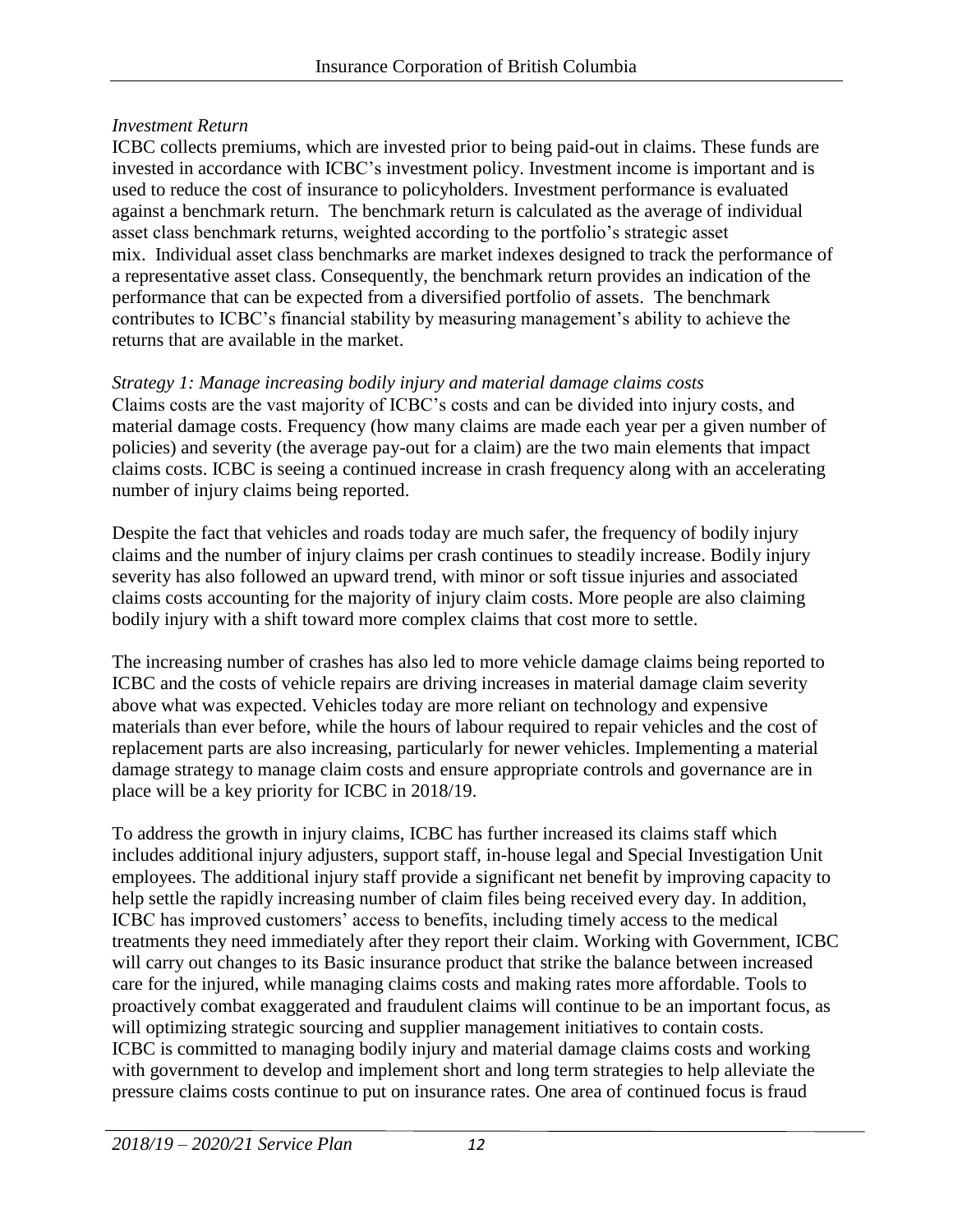prevention. A new high-tech fraud analytics tool implemented in November 2017 will help ICBC's Special Investigation Unit (SIU) to better detect and investigate suspicious claims early in the claims process.

#### *Strategy 2: Manage operating expenses in a low-cost manner*

Keeping controllable operating expenses as low as possible is one of ICBC's goals. Between 2013-2015, ICBC was successful in keeping controllable costs flat, absorbing inflationary pressures by managing staffing vacancies, prudent management of spending and developing efficiencies. In the 15-month transitional period 2016/17 and fiscal 2017/18, ICBC hired additional claims and claims related staff to manage growing claims volume and complexity, while continuing to absorb inflationary pressures in the rest of its operations. Similarly, ICBC anticipates hiring additional claims and claims-related staff in 2018/19.

#### *Strategy 3: Balance risk and return within the investment portfolio*

ICBC earns investment income that partially offsets the cost of rising insurance rates to policyholders and aims to balance risk and return within its investment portfolio, specifically the ability to generate an investment return against a need to control risk. Historically, investment income has been a strong contributor to ICBC's financial health. The current investment portfolio continues to perform well, exceeding industry benchmark returns. However, ICBC cannot rely upon investment return to help offset claims costs to the same extent it did in the past due to the current low level of interest rates.

# **Goal 3: Deliver Operational Excellence**

Providing customers with the best insurance coverage at the lowest possible cost requires operating ICBC in a low-cost manner. This means actively controlling spending, avoiding unnecessary costs and delivering a consistent, quality experience and value for customers.

# **Objectives**

1.1a Stable Loss Adjustment Ratio; and

1.1b Stable Insurance Expense Ratio

# **Strategies**

To have a focused operation and maintain excellence, ICBC has developed the following key strategies:

- Continuously improve the business by leveraging operational excellence principles
- Develop organizational flexibility to be responsive to a changing environment

# **Performance Measure 3: Deliver Operational Excellence**

The following measures will be used to evaluate the "Deliver Operational Excellence" goal.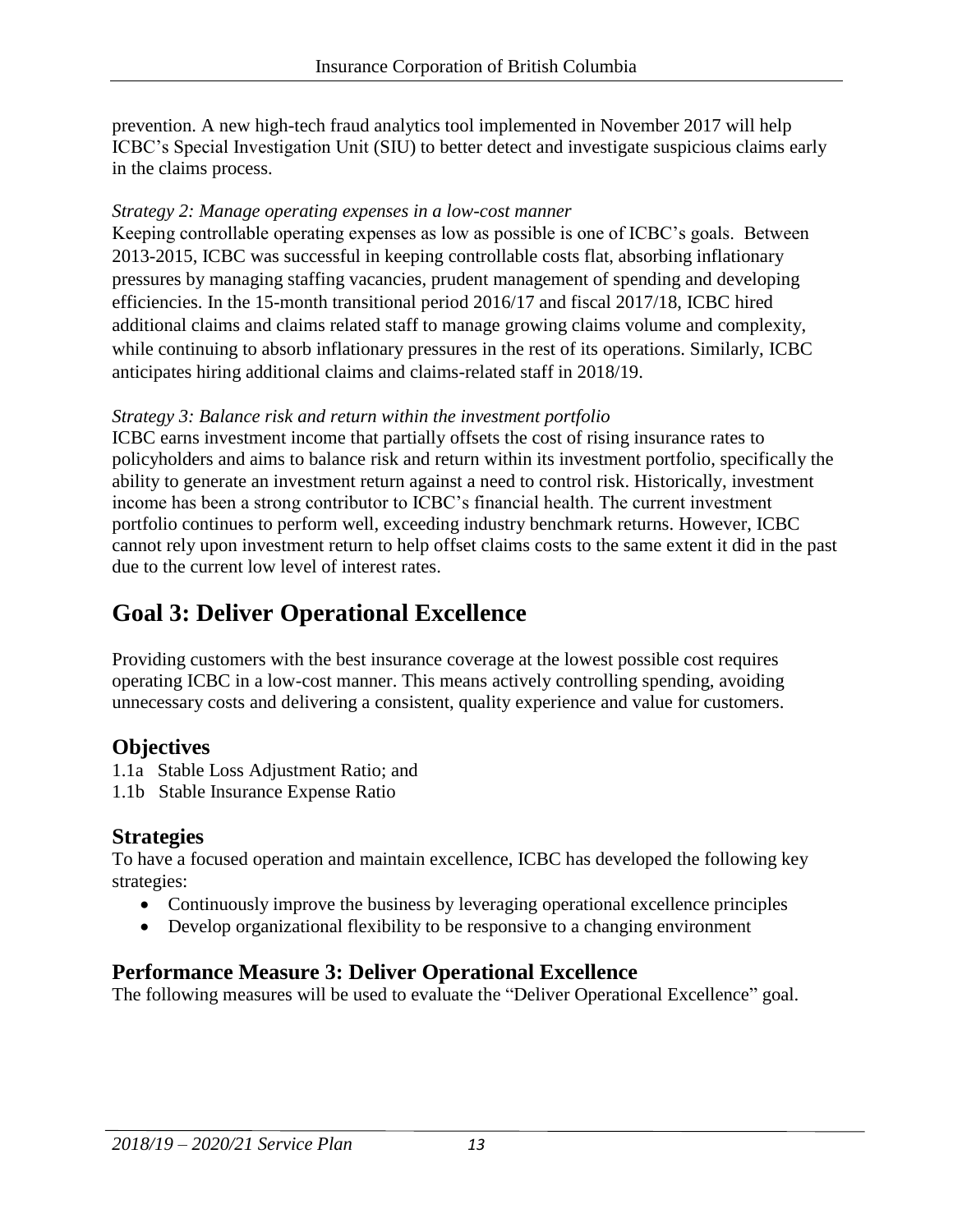| <b>Performance Measure</b>                                                                                                                                                                                                                                                                                                   | 2016/17       | 2017/18         | 2018/19          | 2019/20            | 2020/21            |
|------------------------------------------------------------------------------------------------------------------------------------------------------------------------------------------------------------------------------------------------------------------------------------------------------------------------------|---------------|-----------------|------------------|--------------------|--------------------|
|                                                                                                                                                                                                                                                                                                                              | <b>Actual</b> | <b>Forecast</b> | <b>Target</b>    | <b>Target</b>      | <b>Target</b>      |
| 1.1a Loss Adjustment Ratio                                                                                                                                                                                                                                                                                                   | 16.6%         | 16.1%           | TBD <sup>1</sup> | $TBD$ <sup>1</sup> | $TBD$ <sup>1</sup> |
| 1.1b Insurance Expense Ratio                                                                                                                                                                                                                                                                                                 | $17.3\%$      | 17.1%           | 17.0%            | 16.8%              | 16.4%              |
| $\mathbf{D}_1$ , $\mathbf{C}_2$ , $\mathbf{C}_3$ , $\mathbf{D}_2$ , $\mathbf{D}_3$ , $\mathbf{D}_4$ , $\mathbf{D}_5$ , $\mathbf{D}_5$ , $\mathbf{D}_6$ , $\mathbf{D}_7$ , $\mathbf{D}_8$ , $\mathbf{D}_8$ , $\mathbf{D}_9$ , $\mathbf{D}_9$ , $\mathbf{D}_8$ , $\mathbf{D}_9$ , $\mathbf{D}_9$ , $\mathbf{D}_9$ , $\mathbf{$ |               |                 |                  |                    |                    |

**Data Source:** Financial performance measures are derived from actual financial information, forecasted trends and assumptions.

 $<sup>1</sup>$  In light of the anticipated changes to the Basic insurance product, targets for 2018/19 to 2020/21 are subject to review.</sup>

#### **Linking performance measures to objectives**

To monitor and measure how ICBC is leveraging operational excellence to manage these trends, ICBC is using the following two measures: Loss Adjustment Ratio and Insurance Expense Ratio.

#### *Loss Adjustment Ratio*

The Loss Adjustment Ratio is the percentage of claims handling costs per dollar of claims paid. It is calculated as the sum of claims services costs, external expenses and loss management expenses divided by claims paid net of external expenses.

#### *Insurance Expense Ratio*

The Insurance Expense ratio is a standard industry measure to assess operational efficiency of an insurer. The Insurance Expense Ratio is calculated as a ratio of insurance operating expenses (excluding claims, claims related costs, and non-insurance expenses) to insurance premium dollars earned.

#### **Discussion**

To ensure that ICBC can continue to effectively manage the increasing frequency and complexity of claims, additional claims and claims related staff continue to be added. Other operating costs such as corporate support costs are expected to be relatively stable regardless of claims volume and complexity.

#### *Loss Adjustment Ratio*

Claims services costs consist of salaries, benefits and operating expenses while external expenses consist primarily of costs for outside legal counsel, medical and dental reports, private investigators, independent adjusters and towing services. Loss management expenses include ICBC's Special Investigation Unit, which covers fraud prevention, investigation and detection to help reduce claims costs. ICBC anticipates the Loss Adjustment Ratio to be stable in the current environment of increasing crashes and bodily injury claims. Increased claims handling costs, due to related staffing increases to manage the increase in claims volume, are expected to be essentially offset by an increase in the number of claims being closed at the appropriate cost.

#### *Insurance Expense Ratio*

ICBC anticipates the Insurance Expense Ratio to be stable.

*Strategy 1: Continuously improve the business by leveraging operational excellence principles* ICBC will maintain a strong focus on managing costs and continue its momentum towards achieving operationally excellent service delivery. ICBC is committed to continuously improve the business by leveraging operational excellence principles and methodologies introduced in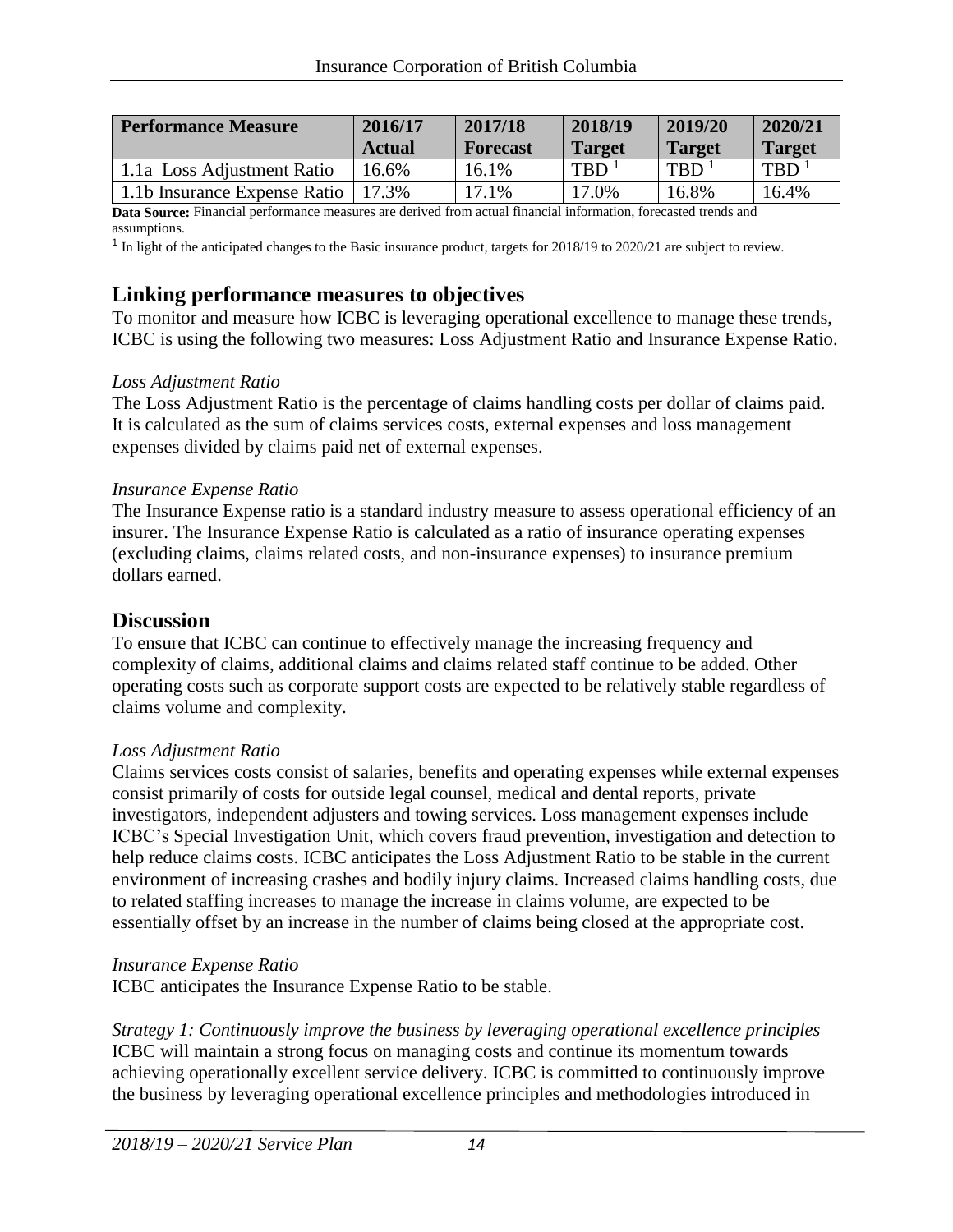2014. ICBC continues to train and encourage its employees in these principles and is reviewing its business processes to find and remove operational inefficiencies, ensure processes add value for the customer, and build internal capacity and capability for continuous improvement. In 2017/18, operational excellence tactics delivered benefits to the organization in the form of cost avoidance, revenue generation and operational efficiency.

*Strategy 2: Develop organizational flexibility to be responsive to a changing environment*  A key area has been developing skills and processes that enable organizational flexibility to respond to a changing environment. This includes streamlining processes in claims handling and implementing management practices that facilitate performance focus and problem solving, such as root cause analysis. For example, in 2018/19 ICBC will be focused on bringing improvements to how material damage claims are handled. Leveraging a new estimating platform, ICBC will work with industry and employees to continue to look for further opportunities to improve efficiency and provide consistent service. There will also be a focus on improving the process for hiring, training and the development of new ICBC claims employees to ensure they are performing at their full potential in the shortest time possible to serve customers.

# **Goal 4: Align People and Business Capabilities**

Critical to achieving the corporate strategy is having the right people with the right business capabilities in place to provide more information, improved services and better access for customers. ICBC will continue to build its people capabilities through implementation of human resource initiatives and workforce plans, which will include leadership development, succession planning and various employee experience programs.

# **Objectives**

1.1a Maintain or improve scores across all employee opinion indices

# **Strategies**

To improve business capabilities and better align people, ICBC has developed the following strategies:

- Develop accountable, aligned, enabled, and motivated leaders and employees; and
- Leverage people, technology, and practices to build business value.

# **Performance Measure 4: Align People and Business Capabilities**

The following measures will be used to evaluate the Align People and Business Capabilities goal.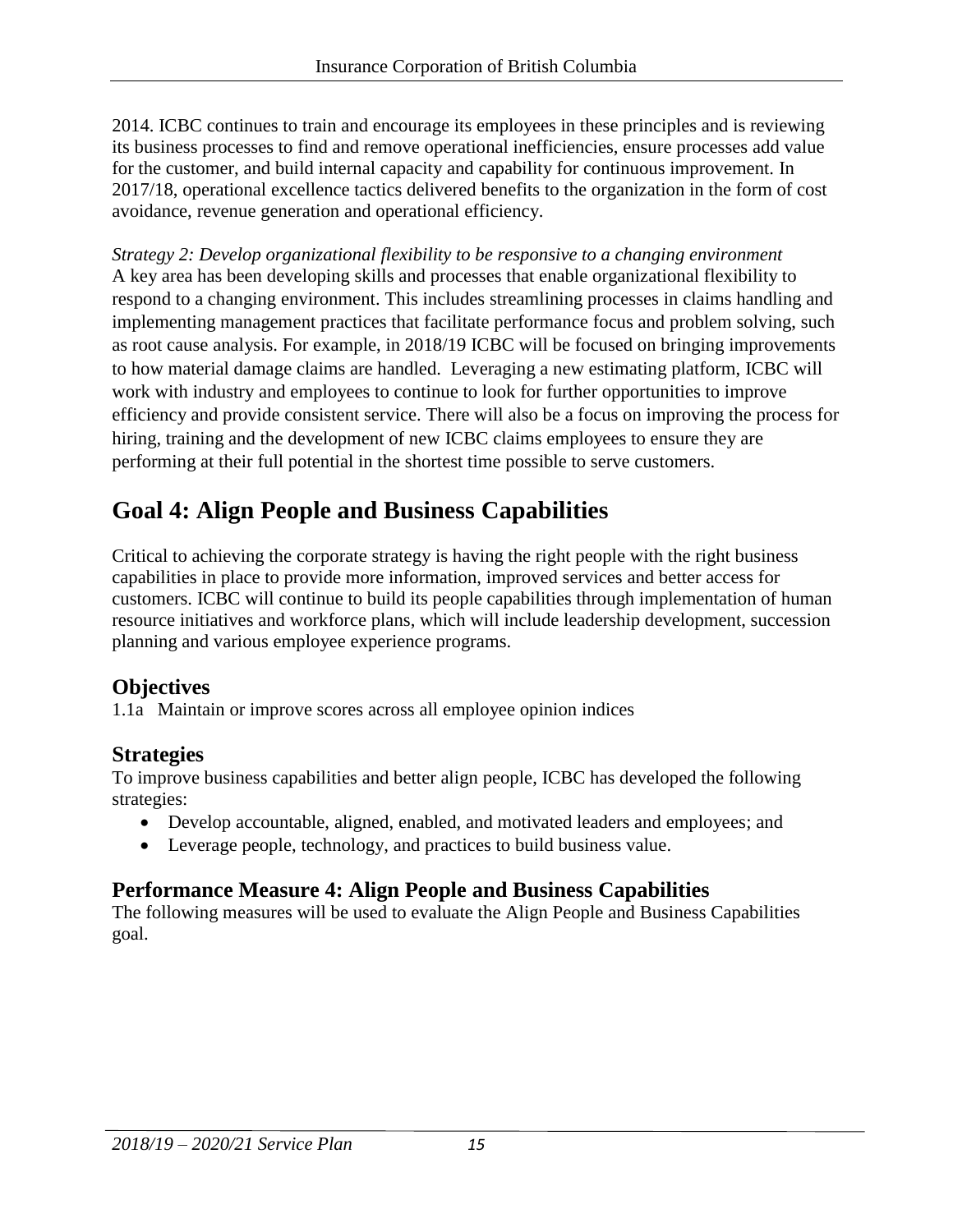| <b>Performance</b><br><b>Measure</b>      | 2016/17<br><b>Actual</b> | 2017/18<br><b>Actual</b> | 2018/19<br><b>Target</b> | 2019/20<br><b>Target</b> | 2020/21<br><b>Target</b> |
|-------------------------------------------|--------------------------|--------------------------|--------------------------|--------------------------|--------------------------|
| <b>Employee Opinion</b><br><b>Indices</b> |                          |                          |                          |                          |                          |
| Aligned                                   | 78                       | 81                       | $\geq 81$                | Index scores             | Index scores             |
| Enabled                                   | 66                       | 70                       | $\geq 70$                | will be<br>maintained    | will be<br>maintained or |
| <b>Motivated</b>                          | 64                       | 67                       | $\geq 67$                | or increased.            | increased.               |
| Accountable                               | 87                       | 86                       | $\geq 86$                |                          |                          |
| Leadership <sup>1</sup>                   | 70                       | N/A                      | $\geq 70$                |                          |                          |

Data Source: Employee Opinion Survey conducted by an independent firm. <sup>1</sup> The leadership index can only be updated in a full survey year. **Score Legend:** 80-100 = extremely positive. 60-79 = moderately positive. 40-59 = moderately negative. 0-39 extremely negative.

# **Linking Performance Measures to Objectives**

ICBC's Employee Opinion Survey (EOS) scores have progressively increased over the years. The organization will maintain its focus upon continuous improvement of employee experience but has adjusted its EOS targets to reflect that either a score increase or maintenance of existing scores is a satisfactory outcome.

#### **Discussion**

#### *Employee Opinion Survey (EOS)*

Over the past three years, the period covering the introduction of ICBC's new employee opinion survey format, the percentage of employees who have participated in the survey (response rate) has remained consistently high, from 70 per cent in 2014 to 77 per cent in 2016. Fundamentally, the strength of these response rates mean that these EOS results are truly representative of the opinions of ICBC employees.

ICBC successfully achieved its response rate target for the 2017/18 Pulse Check survey, which was a representative sample of 20 per cent. Survey results indicated that ICBC reached or exceeded its index targets in 3 out of 4 indices: Aligned, Enabled and Motivated, with the Accountable index remaining in the "Extremely Positive" category. The survey results further identify areas for improvement and indicate that ICBC can place greater attention on creating a more motivating work environment by building a greater sense of belonging and enabling employees through processes, training and tools. Management is addressing this through tactics such as the Diversity and Inclusion program, leadership development initiatives and job-related training programs.

*Strategy 1: Develop accountable, aligned, enabled, and motivated leaders and employees* One of the key strategies within this goal is to develop accountable, aligned, enabled and motivated leaders and employees. ICBC's Employee Opinion Survey captures employees'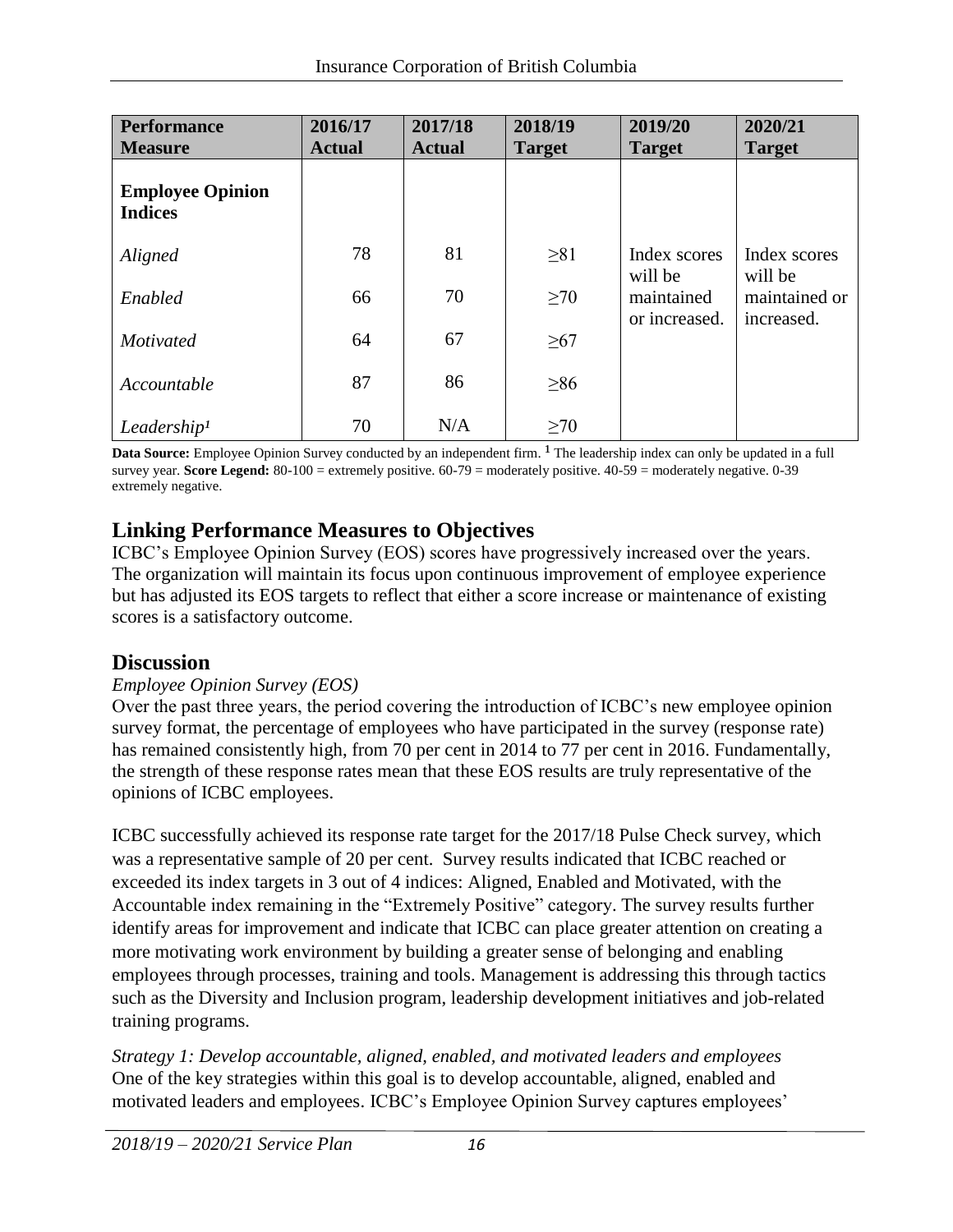opinions regarding the tools and processes through which they execute their work, their understanding of how their efforts align to the corporate strategy, their personal motivation and their individual accountability for delivering business results. All ICBC employees are invited to participate in a full Employee Opinion Survey every two years; in the intervening years, a shorter 'pulse'-style survey is provided to a representative sample of employees. The Pulse Check helps leadership understand if corporate, divisional and departmental action plans are addressing the feedback provided by employees in full surveys. A full survey using ICBC's updated employee opinion survey approach was last conducted in the fall of 2016 and a pulse survey was held in the fall of 2017.

#### *Strategy 2: Leverage people, technology, and practices to build business value.*

Another key strategy within this goal is to leverage our people, technology, and practices to build business value. In 2016/17, ICBC completed the final stages of its multi-year business transformation efforts, which greatly modernized the business. Moving forward, ICBC will be leveraging the technical investments made to continuously improve and enhance business operations in the claims and insurance business areas. ICBC is also working towards providing greater access to data in the claims and insurance systems, equipping employees with the right information to make data driven decisions.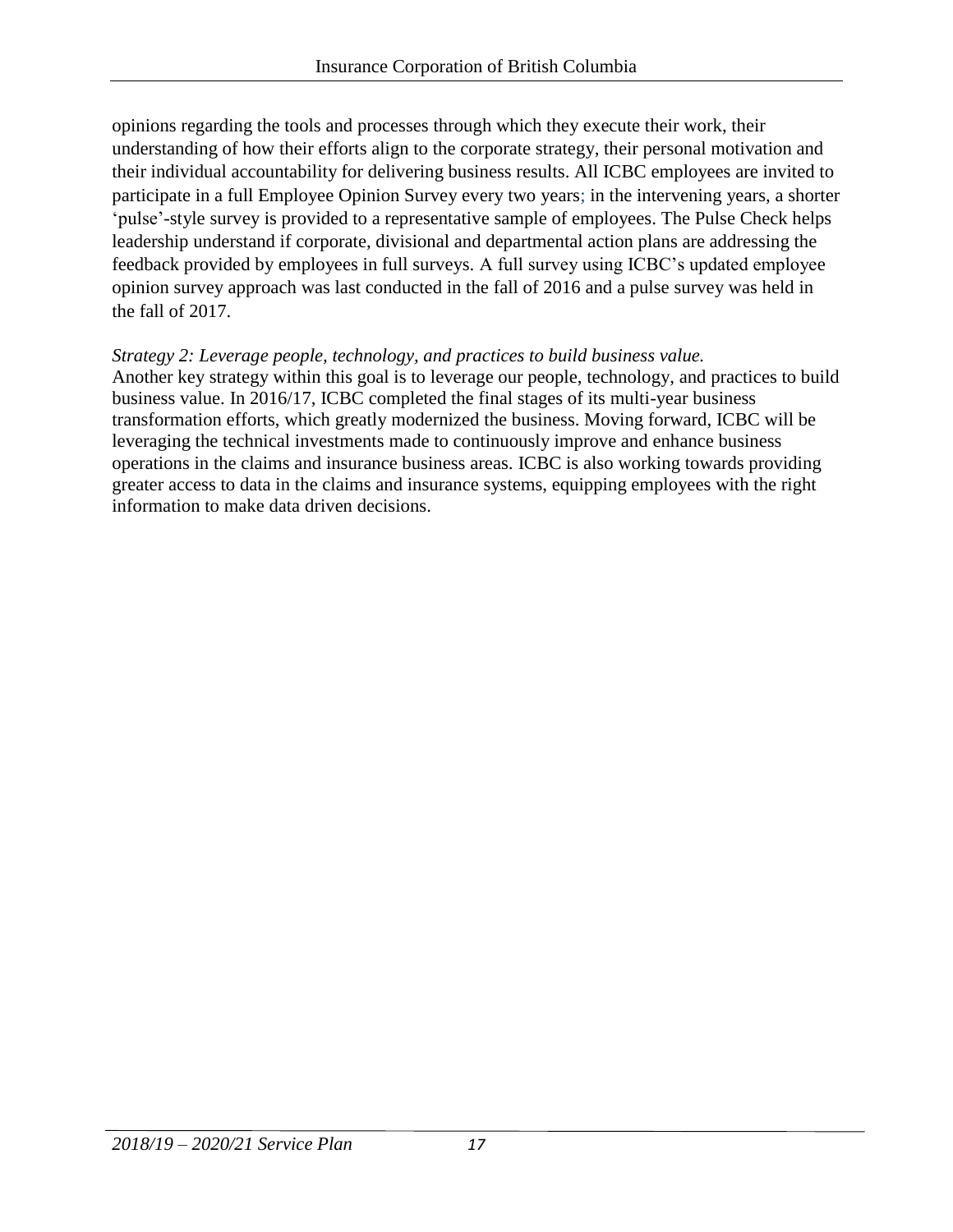# **Financial Plan**

### **Summary Financial Outlook**

| \$m\$                                                                                             | 15 months<br>2016/17<br>Actual <sup>1</sup> | 2017/18<br>Forecast <sup>2</sup> | 2018/19<br>$B$ udget <sup>2</sup> | 2019/20<br>Budget <sup>2</sup> | 2020/21<br>$B$ udget <sup>2</sup> |
|---------------------------------------------------------------------------------------------------|---------------------------------------------|----------------------------------|-----------------------------------|--------------------------------|-----------------------------------|
| Premiums earned                                                                                   | 6,051                                       | 5,335                            | 5,858                             | 6,374                          | 6,980                             |
| Service fees and other                                                                            | 130                                         | 115                              | 119                               | 125                            | 134                               |
| <b>Total earned revenues</b>                                                                      | 6,181                                       | 5,450                            | 5,977                             | 6,499                          | 7,114                             |
| Provision for claims occurring in the current period                                              | 5,660                                       | 5,064                            | 6,038                             | 5,479                          | 6,031                             |
| Change in estimates for losses occurring in prior periods                                         | 306                                         | 591                              | (76)                              | (31)                           | (55)                              |
| Net claims incurred                                                                               | 5,966                                       | 5,655                            | 5,962                             | 5,448                          | 5,976                             |
| Claims service and loss management                                                                | 445                                         | 395                              | 440                               | 450                            | 451                               |
| Insurance operations expenses                                                                     | 284                                         | 237                              | 260                               | 258                            | 256                               |
| <b>Transformation Program</b>                                                                     | 38                                          | 30                               | 28                                | 28                             | 27                                |
| Premium taxes and commissions                                                                     | 819                                         | 801                              | 456                               | 827                            | 894                               |
| <b>Total expenses</b>                                                                             | 7,552                                       | 7,118                            | 7,146                             | 7,011                          | 7,604                             |
| <b>Underwriting loss</b>                                                                          | (1,371)                                     | (1,668)                          | (1,169)                           | (512)                          | (490)                             |
| Investment and other income                                                                       | 615                                         | 498                              | 616                               | 625                            | 707                               |
| Income (loss) - insurance operations                                                              | (756)                                       | (1,170)                          | (553)                             | 113                            | 217                               |
| Non-insurance operations expenses                                                                 | 126                                         | 101                              | 105                               | 107                            | 109                               |
| Non-insurance commissions                                                                         | 38                                          | 32                               | 32                                | 33                             | 34                                |
| Non-insurance - other income                                                                      | (7)                                         | (7)                              | (6)                               | (6)                            | (6)                               |
| Net income (loss)                                                                                 | (913)                                       | (1,296)                          | (684)                             | (21)                           | 80                                |
| Other comprehensive income                                                                        |                                             |                                  |                                   |                                |                                   |
| Pension and post-retirement benefits remeasurements                                               | 79                                          | 60                               |                                   |                                |                                   |
| Net change in available for sale financial assets and                                             |                                             |                                  |                                   |                                |                                   |
| change in non controlling interest                                                                | 152                                         | (157)                            | 70                                | 31                             | 30                                |
| Total comprehensive income (loss)                                                                 | (682)                                       | (1, 393)                         | (614)                             | 10                             | 110                               |
| <b>Total liabilities</b>                                                                          | 15,098                                      | 16,863                           | 18,594                            | 19,520                         | 20,644                            |
| Retained earnings                                                                                 | 2,459                                       | 1,163                            | 479                               | 458                            | 538                               |
| Other components of equity                                                                        | (32)                                        | (129)                            | (59)                              | (28)                           | 2                                 |
| Non-controlling interest                                                                          | 19                                          | 19                               | 19                                | 19                             | 19                                |
| <b>Total equity</b>                                                                               | 2,446                                       | 1,053                            | 439                               | 449                            | 559                               |
| Capital Expenditures <sup>3</sup>                                                                 | 81                                          | 60                               | 105                               | 65                             | 40                                |
| <b>Impact of Changes to the Basic Insurance Product</b><br>$\sim$ $\sim$ $\sim$<br>$\sqrt{1}$ $c$ |                                             |                                  |                                   |                                |                                   |

| <b>Impact of Changes to the Basic Insurance Product</b>                                                |       |         |         |       |       |
|--------------------------------------------------------------------------------------------------------|-------|---------|---------|-------|-------|
| Net income (loss) before changes to the Basic insurance                                                |       |         |         |       |       |
| product                                                                                                | (913) | (1.296) | (1.076) | (801) | (920) |
| Impact of changes to the Basic insurance product                                                       |       | -       | 392     | 780   | 1,000 |
| Net income (loss)                                                                                      | (913) | (1.296) | (684)   | (21)  | 80    |
| Fiscal period 2016/17 is a 15 month transitional fiscal period from January 1, 2016 to March 31, 2017. |       |         |         |       |       |

<sup>1</sup> Fiscal period 2016/17 is a 15 month transitional fiscal period from January 1, 2016 to March 31, 2017.

<sup>2</sup> Represents fiscal 12 month period April 1 to March 31.

3 Major categories of capital expenditure include: facilities (land, building, leasehold), furniture and equipment, IT systems (computer equipment and software). Looking ahead, ICBC expects capital expenditures will change in the planning period as the company

4 The table represents a summary impact of the changes to the Basic insurance product. These savings are reflected in the Income Statements for 2018/19 to 2020/21 above.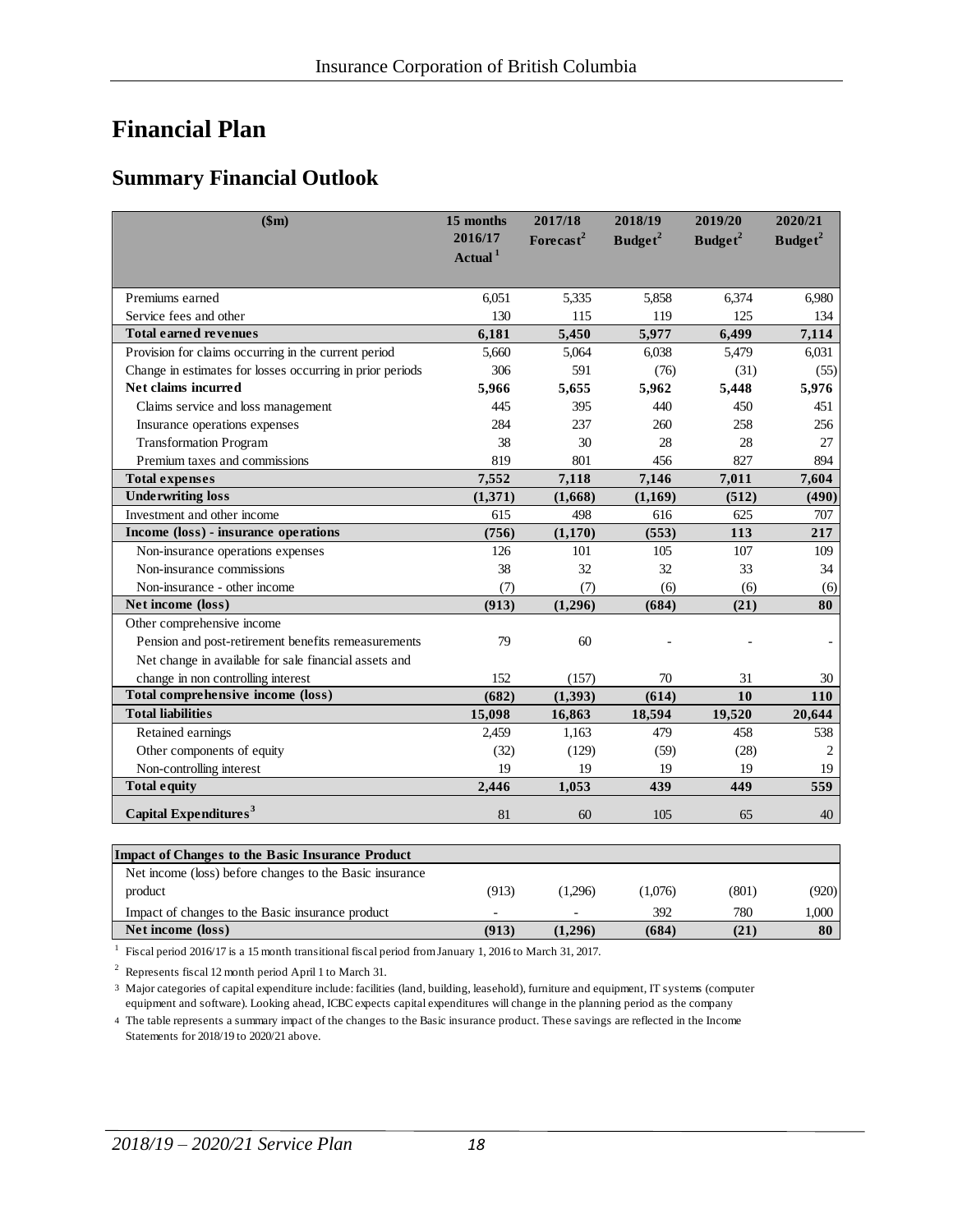| \$m\$                                               | 2016/17<br>Actual <sup>1</sup> | 2017/18<br>Forecast <sup>2</sup> Budget <sup>2</sup> | 2018/19 | 2019/20<br>Budget <sup>2</sup> | 2020/21<br>$B$ udget <sup>2</sup> |
|-----------------------------------------------------|--------------------------------|------------------------------------------------------|---------|--------------------------------|-----------------------------------|
| Premium taxes and commission expense                | 763                            | 677                                                  | 739     | 815                            | 896                               |
| Premium deficiency adjustments                      | 93                             | 156                                                  | (251)   | 45                             | 32                                |
| Compensation and other employee benefits            | 466                            | 405                                                  | 445     |                                | 843                               |
| Pension and post-retirement benefits                | 104                            | 88                                                   | 85      |                                |                                   |
| Professional and other services                     | 53                             | 41                                                   | 29      |                                |                                   |
| Road improvements and other traffic safety programs | 42                             | 31                                                   | 31      |                                |                                   |
| Building operating expenses                         | 36                             | 29                                                   | 31      | 843                            |                                   |
| Merchant and bank fees                              | 48                             | 40                                                   | 43      |                                |                                   |
| Office supplies and postage                         | 26                             | 22                                                   | 21      |                                |                                   |
| Computer costs                                      | 37                             | 29                                                   | 29      |                                |                                   |
| Depreciation and amortization                       | 55                             | 55                                                   | 55      |                                |                                   |
| Other                                               | 27                             | 23                                                   | 64      |                                |                                   |
| Total operating costs                               | 1,750                          | 1,596                                                | 1,321   | 1.703                          | 1.771                             |

#### **Operating Costs by Nature**

1 Fiscal period 2016/17 is a 15 month transitional fiscal period from January 1, 2016 to March 31, 2017.

2 Forecast and Budget are on a fiscal year basis (12 months April 1 - March 31). Operating cost targets are not planned in detail beyond the current year.

#### **Key Forecast Assumptions, Risks and Sensitivities**

Financial forecasts take into consideration ICBC's plans to address the key strategic risks facing the organization and changes in the external environment. Typical of other property and casualty insurance companies, ICBC faces material risks in the execution of its strategy and conduct of operations. The Board of Directors, the Board Committees and the Executive Leadership Team review these material risks, including financial market risk, as part of their governance and oversight function. ICBC will continuously addresses material risks. This includes strengthening information security system controls to protect against evolving cybersecurity threats and continuing to leverage the use of core operational systems as part of evolving ICBC's business model. Leadership development and succession planning also continue to support the business model. Finally, like other B.C. Crown corporations, ICBC will ensure it has the appropriate business continuity plans for earthquake preparedness, should this crisis scenario materialize.

Based on these plans, the following assumptions were developed and incorporated into the financial forecasts on page 18.

- The summary financial outlook reflects the overall operations of the business, including Basic and Optional insurance and non-insurance activities. It has been prepared based on current legislative, regulatory, accounting and judicial frameworks, and where required, subject to the assumption that legislative changes to the Basic insurance product will be enacted to support the long-term sustainability of the corporation.
- The forecast reflects a number of financial and behavioural assumptions relating to the implementation of changes to the Basic insurance product, and could vary from these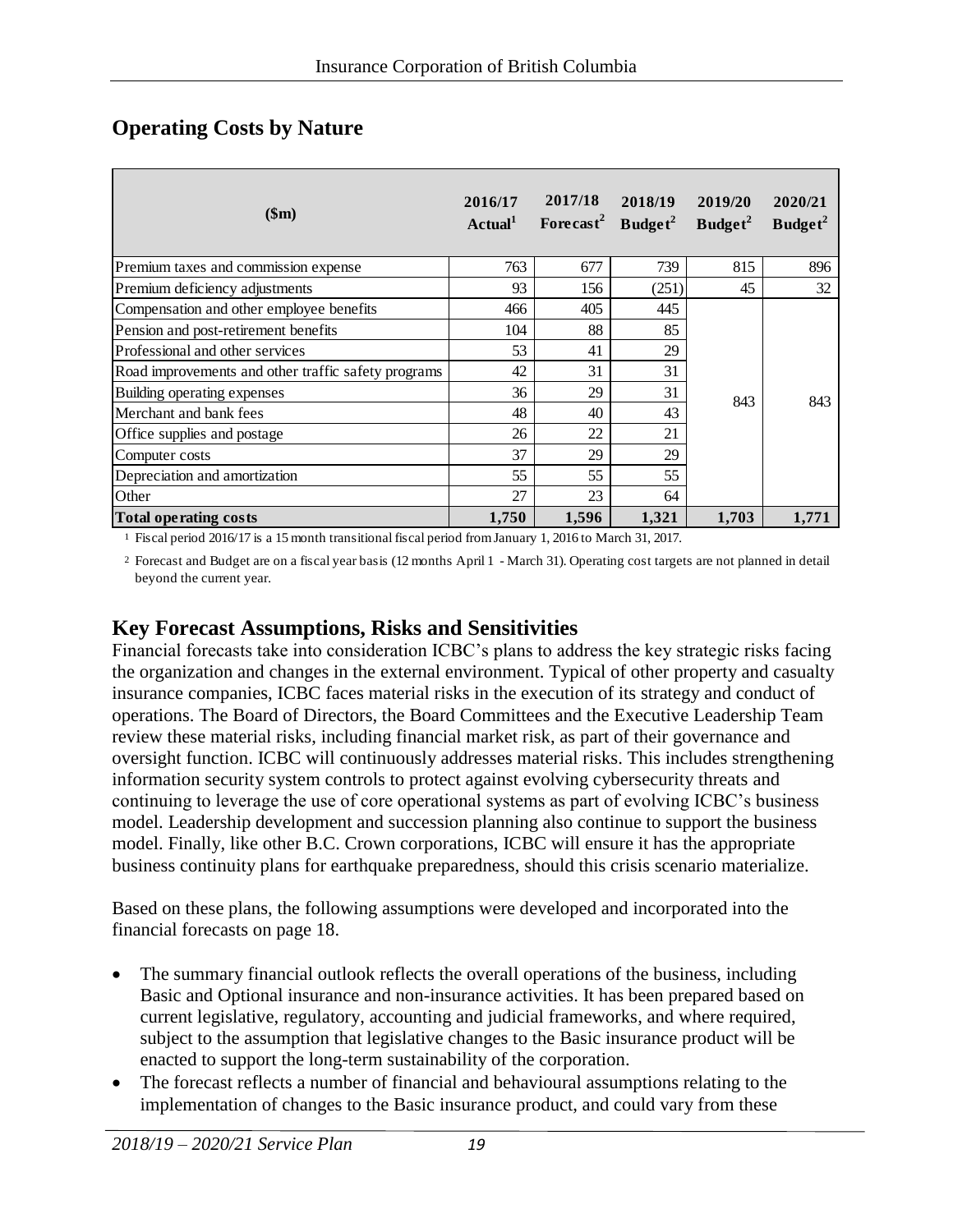projections, depending on actual implementation, actual behavioural changes and associated impacts.

- For the 2017/18 2020/21 period, rate changes are assumed for both the Basic and Optional insurance businesses. Any proposed changes to Basic insurance rates are subject to BCUC regulatory approval.
- Investment income, as shown, includes the expected interest, dividends, and other income and realized gains/losses from the investment portfolio
- Claims incurred reflect current claims trends, vehicle population growth and inflation; and the impact of estimated savings from changes to the Basic insurance product and road safety initiatives beginning in 2019/20.
- Prior years' claims reflect changes in the discounted value of unpaid claims
- Changes in unrealized gains and losses continue to impact Other Components of Equity in 2017/18 – 2020/21 until upcoming changes in accounting standards are in effect

# **Sensitivity Analysis**

Risks are inherent in insurance forecasts since they are based on assumptions about the future. These assumptions are based on historical driving, claims and other economic patterns as well as expert judgment. However due to the volatile nature and the inherent risks of the insurance business, there is a range of uncertainties in these estimations. The following highlight the effect of variations in the assumptions underlying the financial forecast.

# **Premiums**

• 1 per cent fluctuation means \$53 - \$70 million in net premiums (Basic and Optional combined)

# **Claims**

- 1 per cent fluctuation means \$51 \$60 million in claims costs
- 1 per cent increase in the proportion of legal represented claims means approximately \$30 million of additional claims costs
- 1 per cent fluctuation in the unpaid claims balance means \$105 \$144 million in claims costs
- 1 per cent fluctuation in the rate used to discount claims means approximately \$290 \$300 million in claims costs

# **Investments**

- 1 per cent fluctuation in return means \$155 \$185 million in investment income
- 1 per cent change in investment balance means \$5 \$7 million in investment income
- 1 per cent change in interest rate would result in a change of approximately \$420 million in the fair value in ICBC's fixed income portfolio and a corresponding impact of \$420 million to Other Comprehensive Income (OCI)
- A 10 per cent change in equity prices would result in an estimated corresponding change to OCI of approximately \$325 million

# **Market Share**

1 per cent change in market share represents a \$6 - \$8 million impact on net income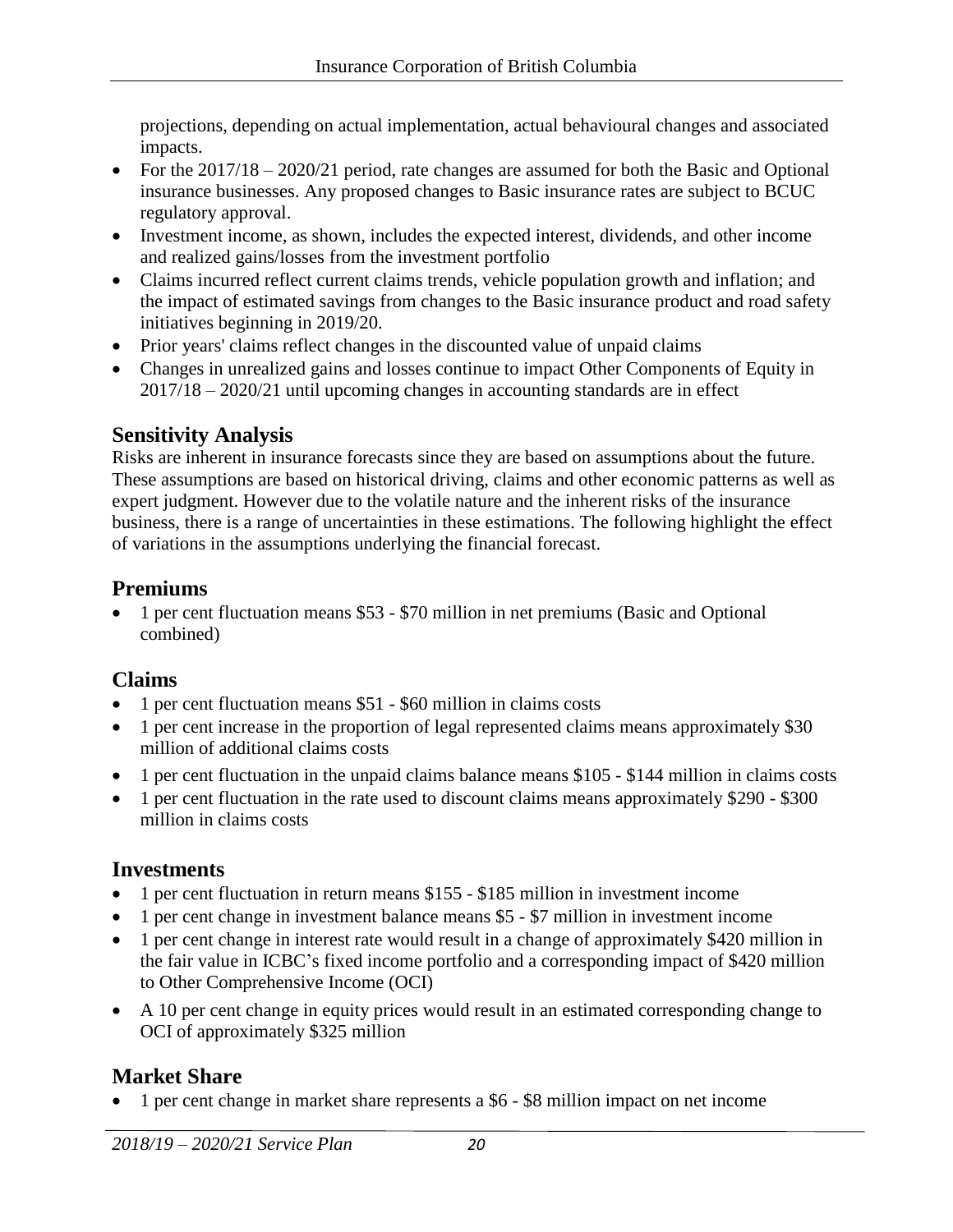# **Pension**

- 1 per cent change in discount rate represents approximately \$470 million impact to the defined benefit obligation
- 1 per cent change in discount rate represents approximately \$35 million impact to pension expense

# **Management's Perspective on the Financial Outlook**

The net loss for fiscal 2017/18 is forecast to be \$1,296 million as compared to a net loss of \$612 million for fiscal 2016/17 on a comparative 12-month basis. The net loss for 2017/18 is significantly higher than expected primarily due to higher claims costs from a continued acceleration in the emergence of large and complex bodily injury claims, an extension in the time required to resolve injury claims, and an increase in material damage claim severity. Claims that remain open longer will cost ICBC more, on average, than claims that are resolved sooner. A net loss is also expected in 2018/19 as claims costs continue to outpace premium revenues and investment income.

The fiscal years 2019/20 and 2020/21 reflect an improvement to the forecast primarily as a result of anticipated changes to the Basic insurance product. These improvements reflect a number of financial and behavioural assumptions relating to the implementation of changes to the Basic insurance product and could vary from these projections, depending on actual implementation, actual behavioural changes and associated impacts.

ICBC continues ongoing efforts to identify and moderate the drivers of higher claims costs within its control. ICBC, with the support of government staff, continues developing and implementing short and long-term strategies to help moderate increases in claims costs and the impact of higher claims costs on future Basic insurance rates. ICBC's initiatives emphasize continuous operational improvement and consistent quality and fair handling of claims. ICBC is focused on reducing the increase in claims costs by managing higher claims volumes and limiting the amount of claims pending, to the degree this is within its control. This is being done by ensuring an appropriate complement of claims and claims-related staff to address claims volumes, pending bodily injury and represented claims files. In addition, ICBC continues its focus on improving management of procurement processes and initiatives to combat exaggerated and fraudulent claims. The EY review identified potential cost saving opportunities and initiatives in a number of areas, including claims costs management and road safety initiatives. A number of endorsed initiatives have been included in the current forecast beginning in 2018/19. Further savings from additional initiatives will be included in future budgets.

ICBC earns investment income that partially offsets the cost of rising insurance rates to policyholders and aims to balance risk and return within its investment portfolio. ICBC continues to be challenged by the very low interest rate environment due to the significant short term bond holdings within its investment portfolio.

Despite the financial benefits of changes to the Basic insurance product, the corporation's capital levels are still forecast to be well below regulatory and management targets. ICBC is working with Government on solutions to support the sustainability of ICBC.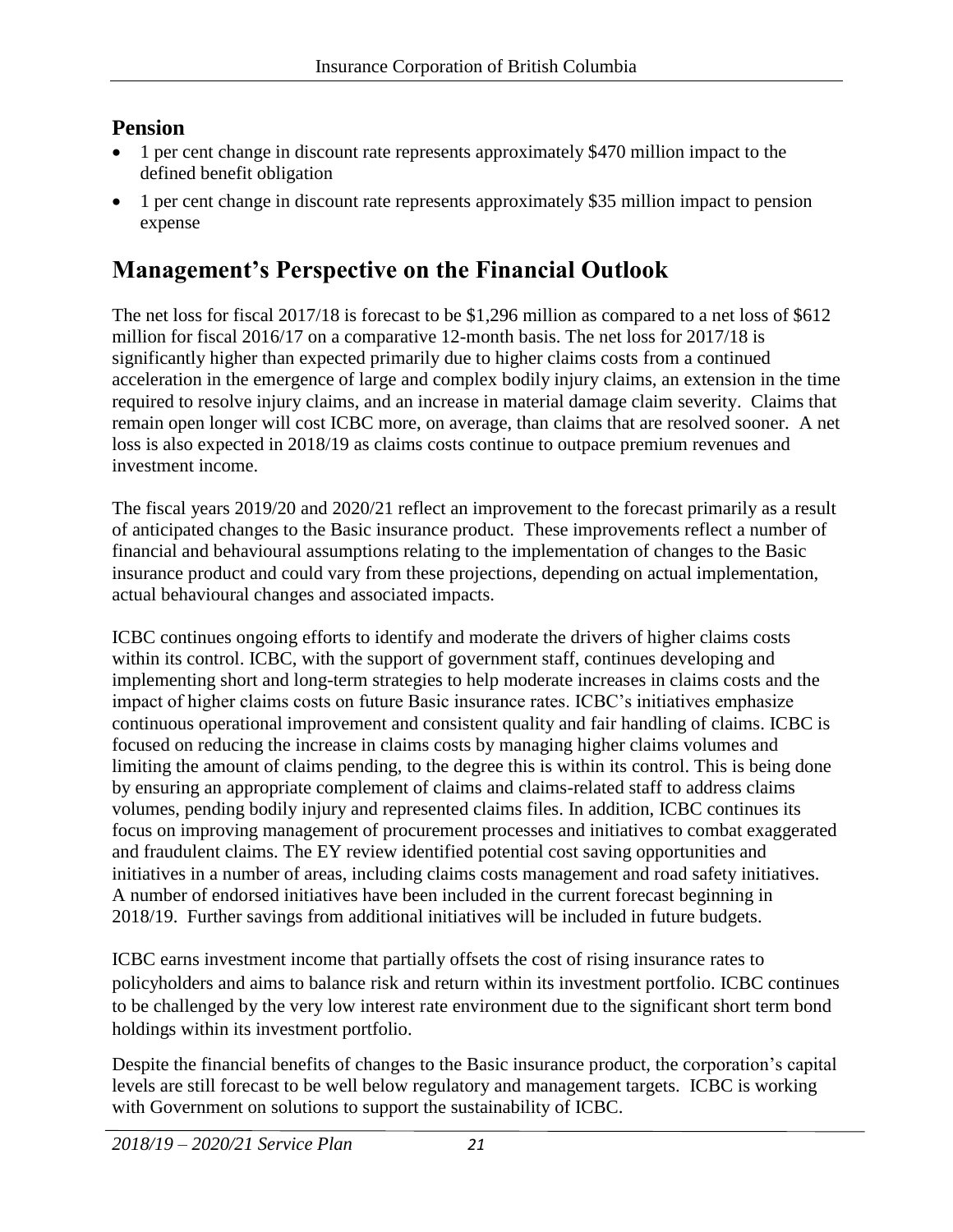# **Appendix A: Hyperlinks to Additional Information**

### **Corporate Governance**

ICBC's governance is defined through legislation applicable to all Crown corporations, and legislation specific to the ICBC itself.

The Board of Directors guides ICBC in fulfilling its mandate and sets the corporate direction. The Board, with input from the Executive Team, approves the vision and values that guide ICBC, and the goals and strategies upon which accountability and performance are evaluated. Information on the role and membership of the Board members and Board committees is available on ICBC's website, [http://www.icbc.com/about-icbc/company-info/Pages/Corporate](http://www.icbc.com/about-icbc/company-info/Pages/Corporate-governance.aspx)[governance.aspx.](http://www.icbc.com/about-icbc/company-info/Pages/Corporate-governance.aspx) Also available via this link is information regarding ICBC's Executive Committee and Governance Principles.

ICBC's Board complies with the Crown Agencies and Board Resourcing Office Guidelines [\(https://www2.gov.bc.ca/assets/gov/british-columbians-our-governments/services-policies-for](https://www2.gov.bc.ca/assets/gov/british-columbians-our-governments/services-policies-for-government/public-sector-management/cabro/best-practice-guidelines-for-board-appointees-bc.pdf)[government/public-sector-management/cabro/best-practice-guidelines-for-board-appointees](https://www2.gov.bc.ca/assets/gov/british-columbians-our-governments/services-policies-for-government/public-sector-management/cabro/best-practice-guidelines-for-board-appointees-bc.pdf)[bc.pdf\)](https://www2.gov.bc.ca/assets/gov/british-columbians-our-governments/services-policies-for-government/public-sector-management/cabro/best-practice-guidelines-for-board-appointees-bc.pdf).

# **Organizational Overview**

For an organizational overview of ICBC, please visit<http://www.icbc.com/about-icbc>